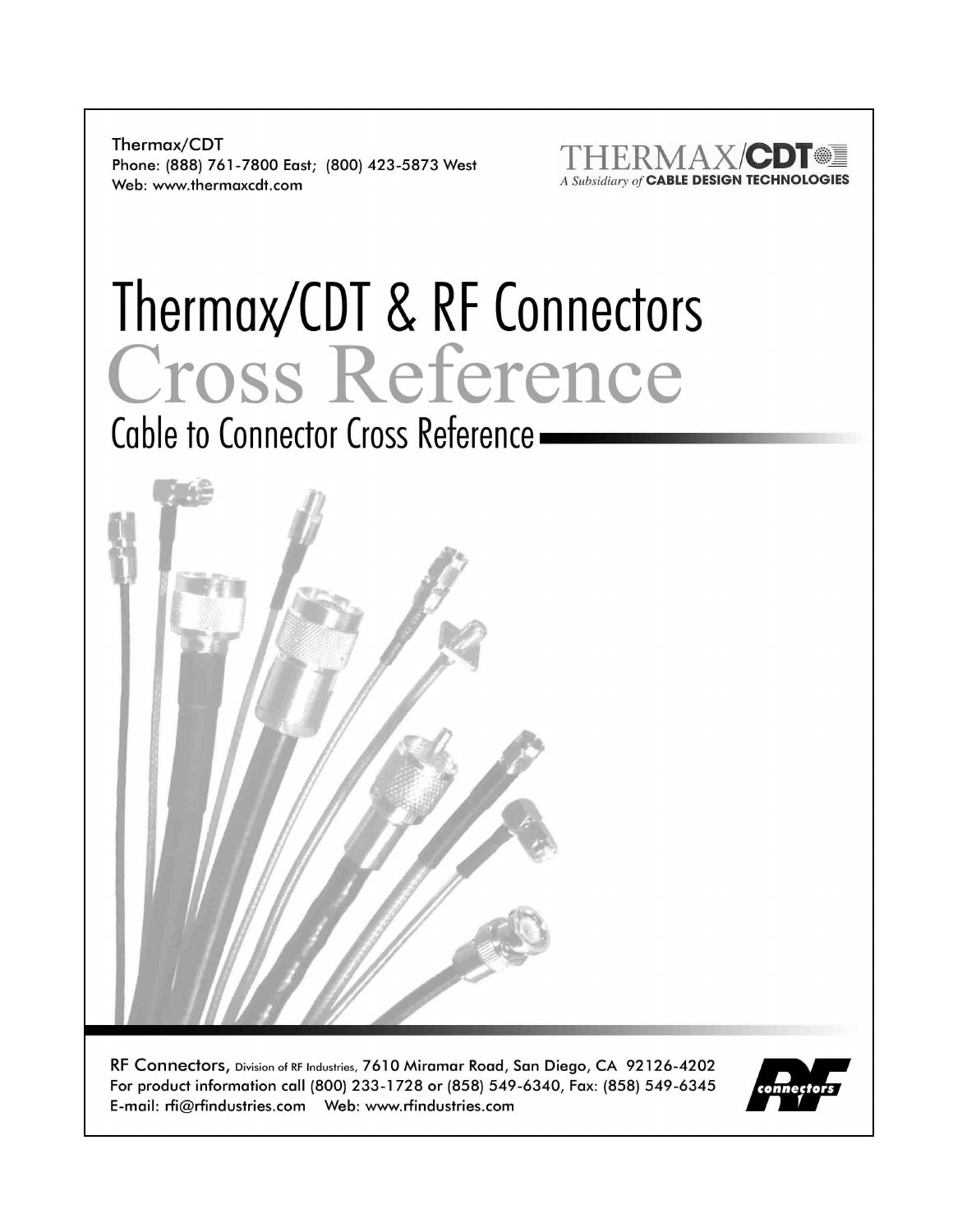# **HOW TO USE THIS MANUAL**

This manual is organized first by Thermax/CDT Cable groups and then by the types of RFI connectors available for each group. The connector lists are divided into subgroups by interface type.

Each connector listing contains the RFI part number, the description and the materials used for each connector. The materials listings consist of the body, shell, pin/contact, and dielectric.

The Cable Number Locator below is supplied for easy cross-referencing by cable part number to page number.

#### *Example:*

*You need to know if RFI has an N Male Clamp Solder Plug for Thermax/CDT M17/029-RG59.* 

*Refer to the table below for Thermax/CDT M17/029-RG59. Go to page 11. Under the heading for Thermax/CDT M17/029-RG59, you will find RFN-1904-1N and RFN-1904-1S.* 

From the description and the materials information you are able to determine if one of these connectors works for your application. The legend on page two explains the material codes used in this manual.

**Part numbers with an (\*) are special order only.** If you have special requirements, please contact RF Industries' sales department for assistance.

| Cable #                             | Page           | Cable #         | Page           | Cable #           | Page           | Cable #         | Page           |
|-------------------------------------|----------------|-----------------|----------------|-------------------|----------------|-----------------|----------------|
| 50-738CSPA                          | $\overline{2}$ | M17/095-RG180   | 15             | <b>MS-100</b>     | 3              | <b>RGS-178</b>  | $\overline{2}$ |
| 670-047                             | 16             | M17/110-RG302   | 12             | <b>MS-195</b>     | 6              | <b>RGS-304</b>  | 15             |
| 670-047XE                           | 16             | M17/112-RG304   | 15             | <b>MS-200</b>     | 10             | <b>RGS-316</b>  | 3              |
| 670-047XV                           | 16             | M17/113-RG316   | 3              | MS2-110           | 5              | <b>RGS-393</b>  | 13             |
| 670-086/50                          | 16             | M17/119-RG174   | 3              | MS2-140           | 15             | <b>RGS-400</b>  | 8              |
| 670-086/50XE                        | 16             | M17/127-RG393   | 13             | MS2-190           | 10             | <b>RGU-142</b>  | 8              |
| 670-086/50XV                        | 16             | M17/128-RG400   | 8              | MS2-250           | 17             | <b>RGU-178</b>  | $\overline{2}$ |
| 670-141                             | 16             | M17/132-RG404   | $\overline{2}$ | <b>MS-240</b>     | 17             | <b>RGU-179</b>  | 15             |
| 670-141XE                           | 16             | M17/136-00001   | 15             | MS2-480           | 14             | <b>RGU-180</b>  | 15             |
| 670-141XV                           | 16             | M17/137-00001   | 15             | <b>MS-400</b>     | 13             | <b>RGU-302</b>  | 12             |
| 670-250                             | 17             | M17/138-00001   | 3              | <b>RG-174 A/U</b> | 3              | <b>RGU-304</b>  | 15             |
| $\overline{\text{LTE}}$ RG-142 Type | 8              | M17/139-00001   | 15             | <b>RG-178 B/U</b> | $\overline{2}$ | <b>RGU-316</b>  | 3              |
| LTE RG-142 Type                     | 10             | M17/152-00001   | 5              | <b>RG-179 A/U</b> | 15             | <b>RGU-393</b>  | 13             |
| LTE RG-179 Type                     | 15             | M17/158-00001   | 8              | <b>RG-180 B/U</b> | 15             | <b>RGU-400</b>  | 8              |
| LTE RG-393 Type                     | 13             | M17/163-00001   | 12             | <b>RG-187A/U</b>  | 15             | <b>RGU-404</b>  | $\overline{2}$ |
| M17/028-RG58                        | 6              | M17/164-00001   | 13             | <b>RG-188 A/U</b> | 3              | S50-7/0067CSPA  | 3              |
| M17/029-RG59                        | 11             | M17/169-00001   | $\overline{2}$ | <b>RG-196 A/U</b> | $\overline{2}$ | S50-7/0067CSSXE | 5              |
| M17/060-RG142                       | 8              | M17/171-00001   | 15             | <b>RG-214 /U</b>  | 13             | U75-738CSPA     | 15             |
| M17/075-RG214                       | 13             | M17/172-00001   | 3              | RG-316 /U         | 3              | U95-738BCCBPA   | 15             |
| M17/084-RG223                       | 8              | M17/174-00001   | 13             | <b>RG-393 MAX</b> | 13             | U95-738CSPA     | 15             |
| M17/093-00001                       | $\overline{2}$ | M17/175-00001   | 8              | <b>RG-58 C/U</b>  | 6              |                 |                |
| M17/093-RG178                       | $\overline{2}$ | MaxFlex .086/50 | 16             | <b>RG-59 B/U</b>  | 11             |                 |                |
| M17/094-RG179                       | 15             | MaxFlex .141    | 16             | <b>RG-62 A/U</b>  | 11             |                 |                |

#### **Cable Number Locator**

**\*** Special Order Phone: (800) 233-1728, (858) 549-6340; Fax: (858) 549-6345 Pg. 1

0702 Web: www.rfindustries.com; Email: sales@rfindustries.com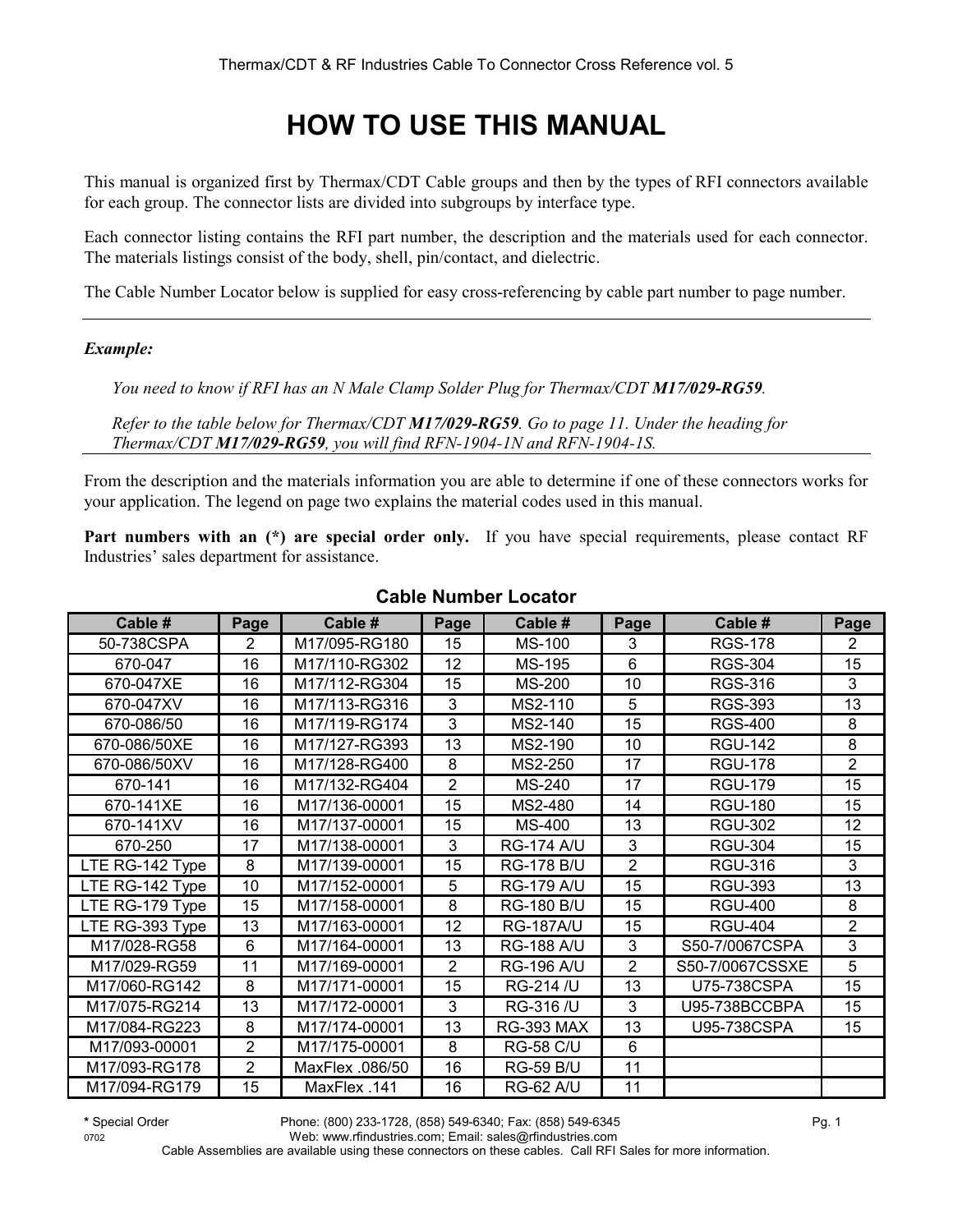*The information found in this guide was compiled using specifications that were current at the time of compilation. Please note that manufacturer's specifications are subject to change without notice. We therefore suggest that after using this guide to make your initial connector selections, you should obtain the latest product specifications from this cable manufacturer and RF Industries.*

## **Thermax/CDT & RF INDUSTRIES CABLE TO CONNECTOR CROSS REFERENCE**

| Legend                      |                             |                    |                                    |  |  |  |  |  |  |
|-----------------------------|-----------------------------|--------------------|------------------------------------|--|--|--|--|--|--|
| <b>BODY PLATING</b>         | <b>SHELL PLATING</b>        | <b>PIN/CONTACT</b> | <b>DIELECTRIC</b>                  |  |  |  |  |  |  |
| C - Chrome                  | C - Black Chrome            | $G -$ Gold         | <b>B</b> - Bakelite, Dap, Phenolic |  |  |  |  |  |  |
| $G - Gold$                  | $G -$ Gold                  | $N -$ Nickel       | <b>D</b> - Delrin, Polypropylene   |  |  |  |  |  |  |
| $N - Nickel$                | N - Nickel                  | $S - Silver$       | T-PTFE                             |  |  |  |  |  |  |
| $S - Silver$                | S - Silver                  |                    |                                    |  |  |  |  |  |  |
| <b>SS - Stainless Steel</b> | <b>SS - Stainless Steel</b> |                    |                                    |  |  |  |  |  |  |

#### **Thermax/CDT 50-738CSPA, M17/093-00001, M17/093-RG178, M17/132- RG404, M17/169-00001, RG-178 B/U, RG-196 A/U, RGS-178, RGU-178, RGU-404**

| <b>PART NUMBER</b>  | <b>DESCRIPTION</b>                                           | <b>BODY</b> | <b>SHELL</b>   | P/C   | <b>DIE</b>              |
|---------------------|--------------------------------------------------------------|-------------|----------------|-------|-------------------------|
|                     | <b>BNC</b>                                                   |             |                |       |                         |
| RFB-1110-1A*        | <b>BNC Male Right Angle Crimp Plug</b>                       | N           | N              | G     | $\top$                  |
| <b>RFB-1117-A</b>   | <b>BNC Female Crimp Bulkhead Jack</b>                        | N           | ---            | G     | T                       |
|                     | MМ                                                           |             |                |       |                         |
| <b>RFM-2100</b>     | MM Male Crimp Plug                                           | $\mathbf S$ | ---            | S     | T                       |
|                     | <b>TNC</b>                                                   |             |                |       |                         |
| <b>RFT-1218-A*</b>  | TNC Male Right Angle Crimp Plug                              | N           | N              | G     | T                       |
|                     | <b>MC Card</b>                                               |             |                |       |                         |
| RMC-6010-A*         | MC Card Right Angle Crimp Plug                               | N           | $\overline{a}$ | G     | T                       |
|                     | <b>MCX</b>                                                   |             |                |       |                         |
| <b>RMX-8000-A*</b>  | <b>MCX Male Crimp Plug</b>                                   | N           | ---            | G     | T                       |
| <b>RMX-8010-A*</b>  | MCX Male Right Angle Crimp Plug                              | N           | ---            | G     | T                       |
| RMX-8010-1A*        | MCX Male Right Angle Crimp Plug                              | G           | ---            | G     | T                       |
|                     | <b>MMCX</b>                                                  |             |                |       |                         |
| <b>RMX-9000-1A</b>  | <b>MMCX Crimp Plug</b>                                       | G           | ---            | G     | T                       |
| RMX-9010-A*         | MMCX Right Angle Crimp Plug                                  | N           | ---            | G     | $\overline{\mathsf{T}}$ |
| <b>RMX-9010-1A</b>  | <b>MMCX Right Angle Crimp Plug</b>                           | G           | ---            | G     | $\mathsf{T}$            |
|                     | <b>Reverse Polarity</b>                                      |             |                |       |                         |
| RP-1212-A*          | TNC Reverse Polarity Bulkhead Crimp Jack (Male Contact)      | N           | ---            | G     | $\sf T$                 |
| <b>RSA-3252-A-4</b> | SMA Reverse Polarity Bulkhead Crimp Jack (Male Contact)      | N           | ---            | G     | $\top$                  |
| RSA-3252-A-05*      | SMA Reverse Polarity Bulkhead Crimp Jack (Male Contact)      | SS          | ---            | G     | $\overline{\mathsf{T}}$ |
| RSA-3260-A-04*      | SMA Reverse Polarity 2-Hole Flange Crimp Jack (Male Contact) | N           | ---            | G     | $\overline{\mathsf{T}}$ |
| RSA-3260-A-05*      | SMA Reverse Polarity 2-Hole Flange Crimp Jack (Male Contact) | SS          | ---            | G     | T                       |
|                     | <b>SMA</b>                                                   |             |                |       |                         |
| <b>RSA-3000-A</b>   | SMA Male Crimp Plug                                          | N           | N              | G     | T                       |
| * Special Order     | Phone: (800) 233-1728, (858) 549-6340; Fax: (858) 549-6345   |             |                | Pq. 2 |                         |

0702 Web: www.rfindustries.com; Email: sales@rfindustries.com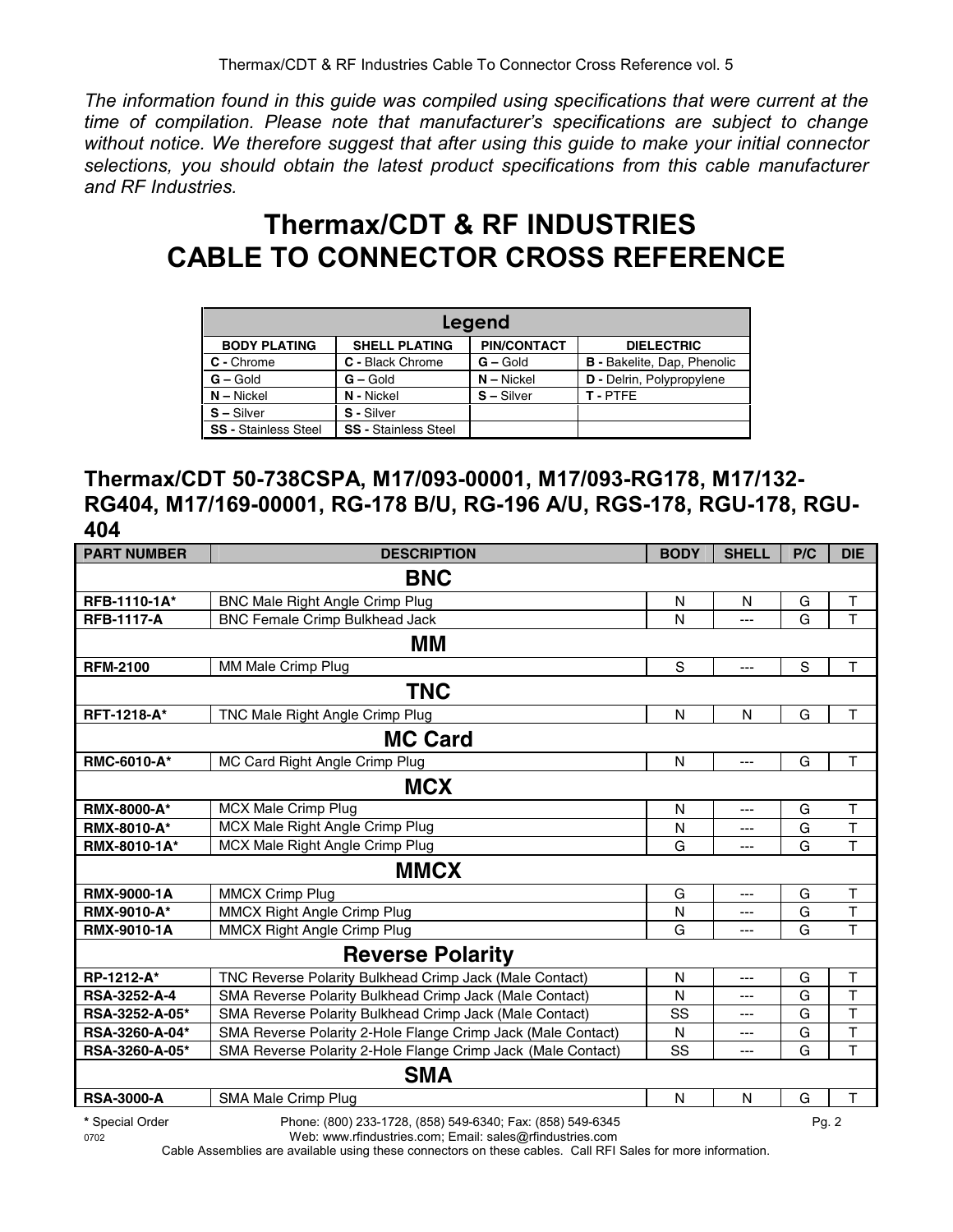| <b>RSA-3010-A*</b> | SMA Male Right Angle Crimp Plug            | N           | N            | G   |            |  |  |
|--------------------|--------------------------------------------|-------------|--------------|-----|------------|--|--|
| <b>PART NUMBER</b> | <b>DESCRIPTION</b>                         | <b>BODY</b> | <b>SHELL</b> | P/C | <b>DIE</b> |  |  |
| <b>RSA-3252-A</b>  | <b>SMA Female Rear Mount Bulkhead Jack</b> | N           | $--$         | G   |            |  |  |
|                    | <b>SMB</b>                                 |             |              |     |            |  |  |
| <b>RSB-4000-A*</b> | SMB Male Crimp Plug                        | N           | $---$        | G   |            |  |  |
|                    | <b>Reverse Thread</b>                      |             |              |     |            |  |  |
| <b>RT-3000-A*</b>  | SMA Reverse Thread Crimp Plug              | N           | N            | G   |            |  |  |

#### **Thermax/CDT M17/113-RG316, M17/119-RG174, M17/138-00001, M17/172- 00001, MS-100, RG-174 A/U, RG-188 A/U, RG-316 /U, RGS-316, RGU-316, S50-7/0067CSPA**

| <b>PART NUMBER</b> | <b>DESCRIPTION</b>                                                                                    | <b>BODY</b> | <b>SHELL</b>   | P/C | <b>DIE</b>              |  |  |  |  |  |
|--------------------|-------------------------------------------------------------------------------------------------------|-------------|----------------|-----|-------------------------|--|--|--|--|--|
|                    | 1.0/2.3                                                                                               |             |                |     |                         |  |  |  |  |  |
| RF123-7000-B       | 1.0/2.3 Series Male Snap-On Crimp Plug                                                                | N           | $---$          | G   | $\top$                  |  |  |  |  |  |
| RF123-7001-B       | 1.0/2.3 Series Male Slide-On Crimp Plug                                                               | N           | ---            | G   | $\mathsf{T}$            |  |  |  |  |  |
| RF123-7002-B       | 1.0/2.3 Series Male Screw-On Crimp Plug                                                               | N           | $---$          | G   | $\overline{\mathsf{T}}$ |  |  |  |  |  |
| RF123-7050-1B      | 1.0/2.3 Series Female Slide-On Crimp Jack                                                             | G           | ---            | G   | $\mathsf T$             |  |  |  |  |  |
| RF123-7052-1B      | 1.0/2.3 Series Female Crimp Bulkhead Jack                                                             | G           | $---$          | G   | $\mathsf T$             |  |  |  |  |  |
|                    | <b>BNC</b>                                                                                            |             |                |     |                         |  |  |  |  |  |
| <b>RFB-1100-B</b>  | <b>BNC Male Clamp Solder Plug</b>                                                                     | N           | ${\sf N}$      | G   | $\sf T$                 |  |  |  |  |  |
| RFB-1106-5         | BNC Male Crimp Plug (Large Ferrule)                                                                   | N           | N              | G   | T                       |  |  |  |  |  |
| RFB-1106-6         | <b>BNC Male Crimp Plug (Small Ferrule)</b>                                                            | N           | N              | G   | $\overline{\mathsf{T}}$ |  |  |  |  |  |
| <b>RFB-1110-B</b>  | BNC Male R/A Crimp Plug                                                                               | N           | N              | G   | $\overline{\mathsf{T}}$ |  |  |  |  |  |
| RFB-1116-B-03      | BNC Female Crimp Front-Mount Bulkhead Jack                                                            | N           | ---            | G   | $\overline{\mathsf{T}}$ |  |  |  |  |  |
| <b>RFB-1117-BT</b> | BNC Female Crimp Rear-Mount Bulkhead, Panel Thickness .200                                            | N           | $\overline{a}$ | G   | $\overline{\mathsf{T}}$ |  |  |  |  |  |
| RFB-1117-BT-03     | BNC Female Crimp Rear-Mount Bulkhead, Panel Thickness .140                                            | N           | ---            | G   | $\overline{\mathsf{T}}$ |  |  |  |  |  |
| <b>RFB-1123-B</b>  | <b>BNC Female Crimp Socket Jack</b>                                                                   | N           | ---            | G   | $\mathsf T$             |  |  |  |  |  |
|                    | <b>FME</b>                                                                                            |             |                |     |                         |  |  |  |  |  |
| <b>RFE-6000-B</b>  | FME Male Crimp Plug                                                                                   | N           | $\mathsf{N}$   | G   | $\mathsf T$             |  |  |  |  |  |
|                    | MМ                                                                                                    |             |                |     |                         |  |  |  |  |  |
| RFM-2100-1         | MM Male Crimp Plug                                                                                    | S           | $\overline{a}$ | S   | $\mathsf T$             |  |  |  |  |  |
|                    | N                                                                                                     |             |                |     |                         |  |  |  |  |  |
| RFN-1005-B-03      | N Male Crimp Plug                                                                                     | N           | N              | G   | Т                       |  |  |  |  |  |
| RFN-1009-B-03*     | N Male Right Angle Crimp Plug, Square Body                                                            | N           | N              | G   | $\mathsf T$             |  |  |  |  |  |
| RFN-1022-18        | N Female Crimp Bulkhead Rear-Mount Jack                                                               | N           | $\overline{a}$ | G   | $\overline{\mathsf{T}}$ |  |  |  |  |  |
| RFN-1022-8         | N Female Crimp Bulkhead Rear-Mount Jack w/ O-Ring                                                     | N           | $\overline{a}$ | G   | $\overline{\mathsf{T}}$ |  |  |  |  |  |
| <b>RFN-1027-B</b>  | N Female Crimp Jack                                                                                   | S           | ---            | G   | $\mathsf T$             |  |  |  |  |  |
|                    | <b>Modified Shell TNC</b>                                                                             |             |                |     |                         |  |  |  |  |  |
| <b>RFS-2002</b>    | Modified TNC Male Clamp Plug w/ Extended Threads                                                      | N           | ---            | G   | D                       |  |  |  |  |  |
|                    | <b>TNC</b>                                                                                            |             |                |     |                         |  |  |  |  |  |
| RFT-1201-1B*       | <b>TNC Male Clamp Plug</b>                                                                            | N           | N              | G   | $\top$                  |  |  |  |  |  |
| RFT-1202-3         | <b>TNC Male Crimp Plug</b>                                                                            | N           | N              | G   | D                       |  |  |  |  |  |
| <b>RFT-1212-B</b>  | <b>TNC Female Crimp Rear-Mount Bulkhead</b>                                                           | N           | $-$            | G   | D                       |  |  |  |  |  |
|                    | <b>Mini-UHF</b>                                                                                       |             |                |     |                         |  |  |  |  |  |
| <b>RFU-600-3</b>   | Mini-UHF Male Crimp Plug                                                                              | N           | N              | G   | $\top$                  |  |  |  |  |  |
| RFU-600-10B*       | Mini-UHF Male Right Angle Crimp Plug                                                                  | N           | N              | G   | $\mathsf{T}$            |  |  |  |  |  |
| RFU-601-3          | Mini-UHF Female Crimp Jack                                                                            | N           | ---            | G   | $\mathsf T$             |  |  |  |  |  |
| RFU-617-01         | Mini-UHF Female Crimp Rear-Mount Bulkhead with Hardware<br>$(0.001, 0.00, 1700, 1070, 710, 0.010, 7)$ | N           | ---            | G   | D                       |  |  |  |  |  |

**\*** Special Order Phone: (800) 233-1728, (858) 549-6340; Fax: (858) 549-6345 Pg. 3

0702 Web: www.rfindustries.com; Email: sales@rfindustries.com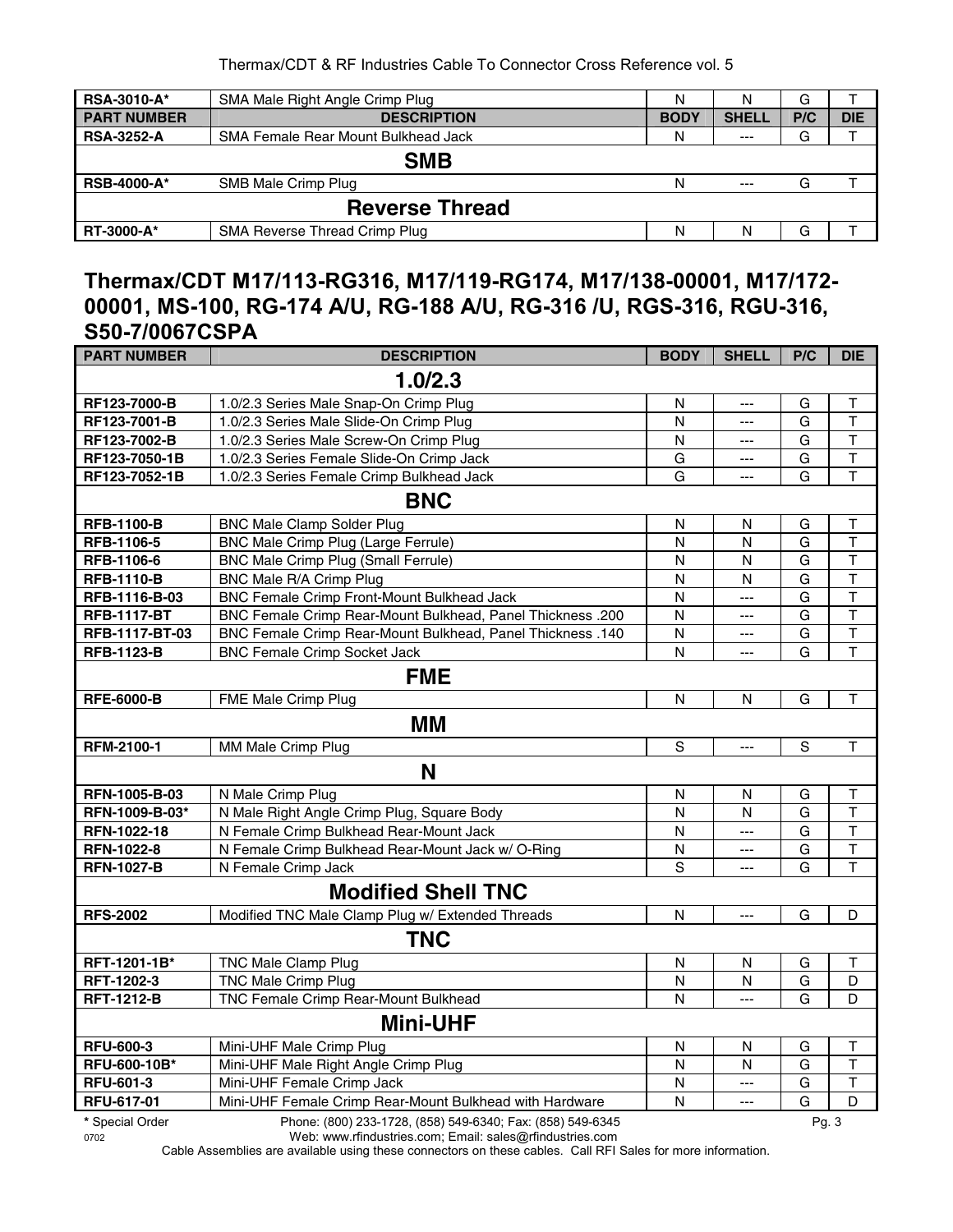| <b>RFU-617-B</b>     | Mini-UHF Female Crimp Rear-Mount Bulkhead                     | N           | ---            | G   | D                       |
|----------------------|---------------------------------------------------------------|-------------|----------------|-----|-------------------------|
|                      |                                                               |             |                |     |                         |
| <b>PART NUMBER</b>   | <b>DESCRIPTION</b>                                            | <b>BODY</b> | <b>SHELL</b>   | P/C | <b>DIE</b>              |
|                      | <b>MC Card</b>                                                |             |                |     |                         |
| RMC-6000-B*          | MC Card Straight Crimp Plug                                   | N           | ---            | G   | $\sf T$                 |
| <b>RMC-6010-B</b>    | MC Card Right Angle Crimp Plug                                | N           | $\overline{a}$ | G   | T                       |
|                      |                                                               |             |                |     |                         |
|                      | <b>MCX</b>                                                    |             |                |     |                         |
| <b>RMX-8000-B</b>    | MCX Male Crimp Plug                                           | ${\sf N}$   | ---            | G   | $\top$                  |
| <b>RMX-8000-1B</b>   | MCX Male Crimp Plug                                           | G           | ---            | G   | $\mathsf T$             |
| <b>RMX-8010-B</b>    | MCX Male Right Angle Crimp Plug                               | N           | ---            | G   | $\mathsf T$             |
| RMX-8010-1B          | MCX Male Right Angle Crimp Plug                               | G           | ---            | G   | $\mathsf{T}$            |
|                      | <b>MMCX</b>                                                   |             |                |     |                         |
| <b>RMX-9000-1B</b>   | MMCX Male Crimp Plug                                          | G           | $---$          | G   | Τ                       |
| RMX-9010-1B          | MMCX Male Right Angle Crimp Plug                              | G           | ---            | G   | $\top$                  |
| <b>RMX-9050-1B</b>   | <b>MMCX Female Crimp Jack</b>                                 | G           | ---            | G   | $\mathsf{T}$            |
|                      | <b>Reverse Polarity</b>                                       |             |                |     |                         |
| <b>RP-1117-BT</b>    | BNC Reverse Polarity Crimp Bulkhead Jack (Male Contact)       | N           | N              | G   | Τ                       |
| RP-1202-1B           | TNC Reverse Polarity Crimp Plug (Female Contact)              | N           | N              | G   | $\mathsf T$             |
| <b>RP-1212-B</b>     | TNC Reverse Polarity Rear-Mount Crimp B/H Jack (Male Contact) | N           | N              | G   | $\mathsf T$             |
| <b>RP-1216-B</b>     | TNC Reverse Polarity Crimp Jack (Male Contact)                | N           | ---            | G   | $\mathsf T$             |
| <b>RP-3000-B</b>     | SMA Reverse Polarity Crimp Plug (Female Contact)              | N           | N              | G   | $\top$                  |
| RP-3000-1B           | SMA Reverse Polarity Crimp Plug (Female Contact)              | G           | G              | G   | $\top$                  |
| RP-3010-1B           | SMA Reverse Polarity Right Angle Crimp Plug (Female Contact)  | G           | G              | G   | $\mathsf T$             |
| RP-3050-1B           | SMA Reverse Polarity Female Crimp Jack (Male Contact)         | G           | G              | G   | $\mathsf T$             |
| RP-3252-1B           | SMA Reverse Polarity Crimp Bulkhead Jack (Male Contact)       | G           | G              | G   | $\overline{T}$          |
| <b>RP-4252-B</b>     | SMB Reverse Polarity Crimp Bulkhead Jack (Female Contact)     | N           | ---            | G   | $\mathsf T$             |
|                      | <b>SMA</b>                                                    |             |                |     |                         |
| <b>RSA-3000-1B</b>   | SMA Male Crimp Plug                                           | G           | G              | G   | $\sf T$                 |
| <b>RSA-3000-B</b>    | SMA Male Crimp Plug                                           | N           | N              | G   | $\overline{\mathsf{T}}$ |
| <b>RSA-3000-B-SS</b> | SMA Male Crimp Plug                                           | SS          | SS             | G   | $\top$                  |
| RSA-3000-1B-03       | SMA Male Crimp Plug                                           | G           | SS             | G   | T                       |
| RSA-3000-7-B*        | SMA Male Crimp Plug                                           | SS          | SS             | G   | $\overline{\mathsf{T}}$ |
| <b>RSA-3010-1B</b>   | SMA Male Right Angle Crimp Plug                               | G           | G              | G   | $\overline{\mathsf{T}}$ |
| RSA-3010-1B-04       | SMA Male Right Angle Crimp Plug                               | G           | SS             | G   | $\overline{\mathsf{T}}$ |
| <b>RSA-3010-B</b>    | SMA Male Right Angle Crimp Plug                               | ${\sf N}$   | N              | G   | $\overline{\mathsf{T}}$ |
| <b>RSA-3010-B-SS</b> | SMA Male Right Angle Crimp Plug                               | SS          | SS             | G   | $\top$                  |
| <b>RSA-3050-1B</b>   | SMA Female Crimp Jack                                         | G           | G              | G   | Т                       |
| <b>RSA-3050-B</b>    | SMA Female Crimp Jack                                         | N           | ${\sf N}$      | G   | $\top$                  |
| <b>RSA-3100-B</b>    | SMA Male Clamp Solder Plug                                    | ${\sf N}$   | N              | G   | $\overline{\mathsf{T}}$ |
| <b>RSA-3110-B</b>    | SMA Male Right Angle Clamp Plug                               | ${\sf N}$   | N              | G   | T                       |
| <b>RSA-3252-B</b>    | SMA Female Bulkhead, W/O Gasket                               | N           | ${\sf N}$      | G   | $\overline{\mathsf{T}}$ |
| RSA-3252-B-03        | SMA Female Bulkhead, W/ Gasket                                | N           | N              | G   | $\overline{1}$          |
|                      | <b>SMB</b>                                                    |             |                |     |                         |
| <b>RSB-4000-B</b>    | SMB Crimp Plug                                                | N           | ---            | G   | Т                       |
| RSB-4000-B-03        | SMB Crimp Plug (See Catalog)                                  | N           | ---            | G   | $\overline{\mathsf{T}}$ |
| <b>RSB-4000-1B</b>   | <b>SMB Crimp Plug</b>                                         | G           | ---            | G   | $\top$                  |
| <b>RSB-4010-B</b>    | SMB Right Angle Crimp Plug                                    | N           | ---            | G   | $\top$                  |
| <b>RSB-4010-1B</b>   | SMB Right Angle Crimp Plug                                    | G           | ---            | G   | $\overline{\mathsf{T}}$ |
| <b>RSB-4050-B</b>    | SMB Crimp Jack                                                | N           | ---            | G   | $\mathsf T$             |
| <b>RSB-4050-1B</b>   | SMB Crimp Jack                                                | G           | ---            | G   | $\top$                  |
| <b>RSB-4055-1B</b>   | SMB Right Angle Crimp Jack                                    | G           | ---            | G   | $\top$                  |
| <b>RSB-4100-B</b>    | SMB Clamp Plug                                                | N           | ---            | G   | $\mathsf T$             |

**\*** Special Order Phone: (800) 233-1728, (858) 549-6340; Fax: (858) 549-6345 Pg. 4

0702 Web: www.rfindustries.com; Email: sales@rfindustries.com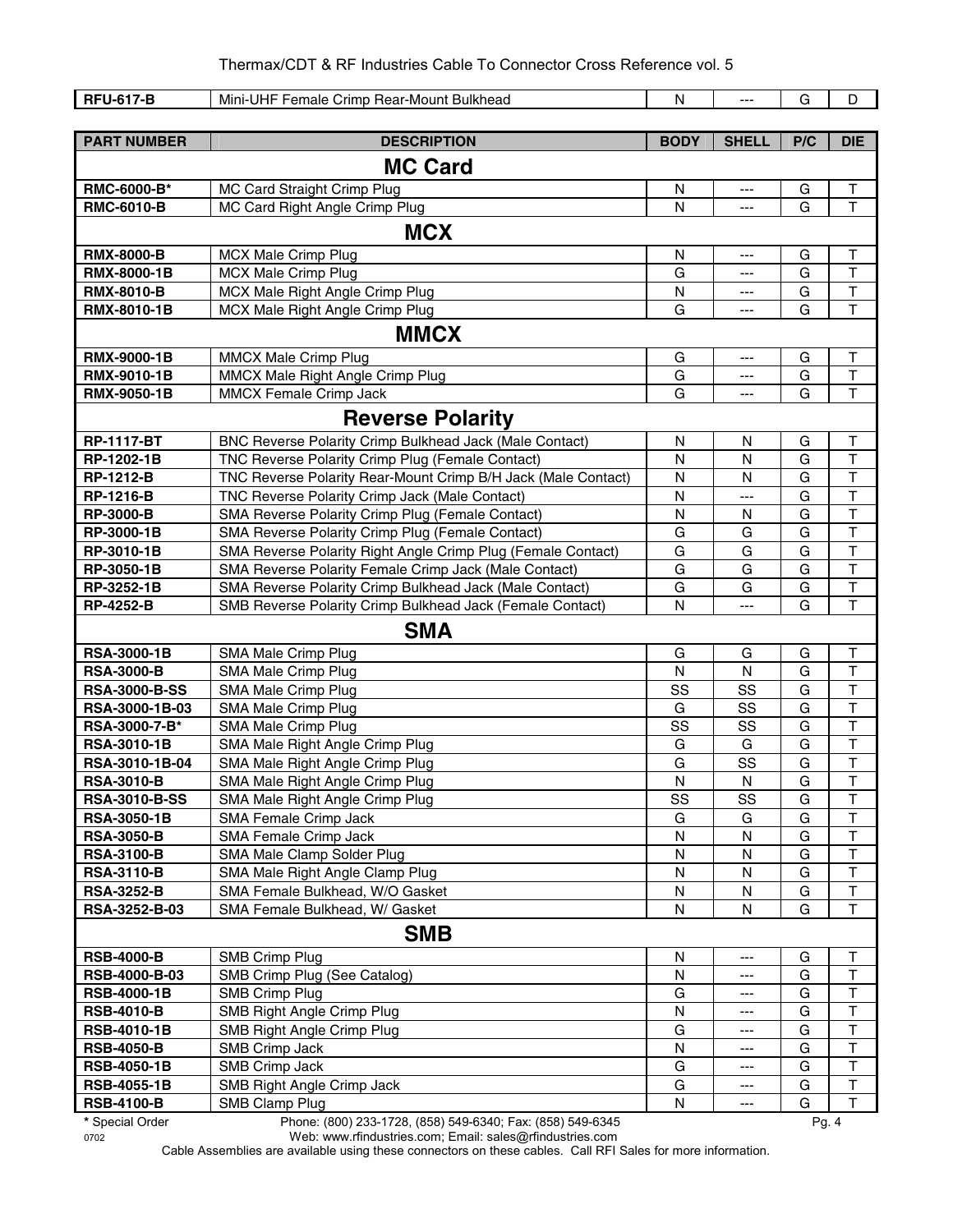| <b>DCF</b><br>----<br>במ<br>- -<br>æ<br>пν<br>. . | SME<br>W/<br>ur-Mour*<br>)-Flaเ<br><b>Rear</b><br>Jack<br>Bulkhead<br>Crimp<br>п. | n. | --- |  |
|---------------------------------------------------|-----------------------------------------------------------------------------------|----|-----|--|

| <b>PART NUMBER</b> | <b>DESCRIPTION</b>                     | <b>BODY</b> | <b>SHELL</b> | P/C | DIE |
|--------------------|----------------------------------------|-------------|--------------|-----|-----|
|                    | <b>Reverse Thread</b>                  |             |              |     |     |
| RT-3252-1B-04      | <b>SMA Reverse Thread Female Crimp</b> | N           | $---$        |     |     |

#### **Thermax/CDT M17/152-00001, MS2-110, S50-7/0067CSSXE**

| <b>PART NUMBER</b>   | <b>DESCRIPTION</b>                                         | <b>BODY</b> | <b>SHELL</b> | P/C | <b>DIE</b>              |  |  |  |
|----------------------|------------------------------------------------------------|-------------|--------------|-----|-------------------------|--|--|--|
| 1.0/2.3              |                                                            |             |              |     |                         |  |  |  |
| RF123-7000-B         | 1.0/2.3 Series Male Snap-On Crimp Plug                     | N           | N            | G   | $\sf T$                 |  |  |  |
| RF123-7001-B         | 1.0/2.3 Series Male Slide-On Crimp Plug                    | N           | N            | G   | $\overline{\mathsf{T}}$ |  |  |  |
| RF123-7002-B         | 1.0/2.3 Series Male Screw-On Crimp Plug                    | N           | N            | G   | $\overline{\mathsf{T}}$ |  |  |  |
| RF123-7050-1B        | 1.0/2.3 Series Female Slide-On Crimp Jack                  | G           | ---          | G   | $\overline{\mathsf{T}}$ |  |  |  |
| RF123-7052-1B        | 1.0/2.3 Series Female Bulkhead Crimp Jack                  | G           | ---          | G   | $\mathsf{T}$            |  |  |  |
|                      | <b>BNC</b>                                                 |             |              |     |                         |  |  |  |
| RFB-1106-5B1         | BNC Male Crimp Plug (Large Ferrule)                        | ${\sf N}$   | N            | G   | T                       |  |  |  |
| <b>RFB-1117-B1-T</b> | BNC Female Crimp Rear-Mount Bulkhead, .200 Panel Thickness | N           | ---          | G   | T                       |  |  |  |
| RFB-1123-B1          | <b>BNC Female Crimp Socket Jack</b>                        | N           | $---$        | G   | $\mathsf{T}$            |  |  |  |
|                      | N                                                          |             |              |     |                         |  |  |  |
| RFN-1005-B1-03       | N Male Crimp                                               | ${\sf N}$   | N            | G   | $\top$                  |  |  |  |
| RFN-1009-B1-03       | N Male Right Angle Crimp Square Body                       |             |              |     |                         |  |  |  |
| RFN-1022-8-B1        | N Female Chassis Connector; Bulkhead Rear Mount Crimp      | N           | ---          | G   | Т                       |  |  |  |
| <b>RFN-1027-B1</b>   | N Female Crimp                                             | $\mathbf S$ | ---          | G   | T                       |  |  |  |
|                      | <b>TNC</b>                                                 |             |              |     |                         |  |  |  |
| RFT-1201-B1          | <b>TNC Male Clamp Plug</b>                                 | N           | N            | G   | $\sf T$                 |  |  |  |
| RFT-1202-3B1         | <b>TNC Male Crimp Plug</b>                                 | N           | N            | G   | D                       |  |  |  |
| RFT-1212-B1          | TNC Female Crimp Bulkhead Jack                             | N           | ---          | G   | D                       |  |  |  |
|                      | <b>Mini-UHF</b>                                            |             |              |     |                         |  |  |  |
| RFU-600-3B1          | Mini-UHF Male Crimp Plug                                   | N           | N            | G   | T                       |  |  |  |
| <b>RFU-601-B1</b>    | Mini-UHF Female Crimp Jack                                 | N           | ---          | G   | T                       |  |  |  |
| <b>RFU-617-B1</b>    | Mini-UHF Female Crimp Bulkhead Jack                        | N           | ---          | G   | $\mathsf{T}$            |  |  |  |
|                      | <b>MCX</b>                                                 |             |              |     |                         |  |  |  |
| <b>RMX-8000-B</b>    | <b>MCX Male Crimp Plug</b>                                 | N           | $---$        | G   | T                       |  |  |  |
| RMX-8000-1B          | <b>MCX Male Crimp Plug</b>                                 | G           | ---          | G   | T                       |  |  |  |
|                      | <b>MCX</b>                                                 |             |              |     |                         |  |  |  |
| <b>RMX-8010-B</b>    | MCX Male Right Angle Crimp Plug                            | N           | $---$        | G   | $\mathsf T$             |  |  |  |
| RMX-8010-1B          | MCX Male Right Angle Crimp Plug                            | G           | ---          | G   | T                       |  |  |  |
|                      | <b>MMCX</b>                                                |             |              |     |                         |  |  |  |
| <b>RMX-9000-1B</b>   | MMCX Male Straight Crimp Plug                              | G           | ---          | G   | Т                       |  |  |  |
| RMX-9010-1B          | MMCX Male Right Angle Crimp Plug                           | G           | ---          | G   | T                       |  |  |  |
| <b>RMX-9050-1B</b>   | MMCX Female Crimp Jack                                     | G           | $---$        | G   | T                       |  |  |  |
|                      | <b>Reverse Polarity</b>                                    |             |              |     |                         |  |  |  |
| RP-1202-1B1          | TNC Reverse Polarity Crimp Plug (Female Contact)           | N           | N            | G   | Τ                       |  |  |  |
| RP-1212-B1           | TNC Reverse Polarity Bulkhead Crimp Jack (Male Contact)    | N           | ---          | G   | Т                       |  |  |  |
| RP-3000-B1           | SMA Reverse Polarity Crimp Plug (Female Contact)           | N           | ---          | G   | $\sf T$                 |  |  |  |
| RP-3252-1B1          | SMA Reverse Polarity Bulkhead Crimp Jack (Male Contact)    | G           | ---          | G   | т                       |  |  |  |
|                      | <b>SMA</b>                                                 |             |              |     |                         |  |  |  |

**\*** Special Order Phone: (800) 233-1728, (858) 549-6340; Fax: (858) 549-6345 Pg. 5

0702 Web: www.rfindustries.com; Email: sales@rfindustries.com Cable Assemblies are available using these connectors on these cables. Call RFI Sales for more information.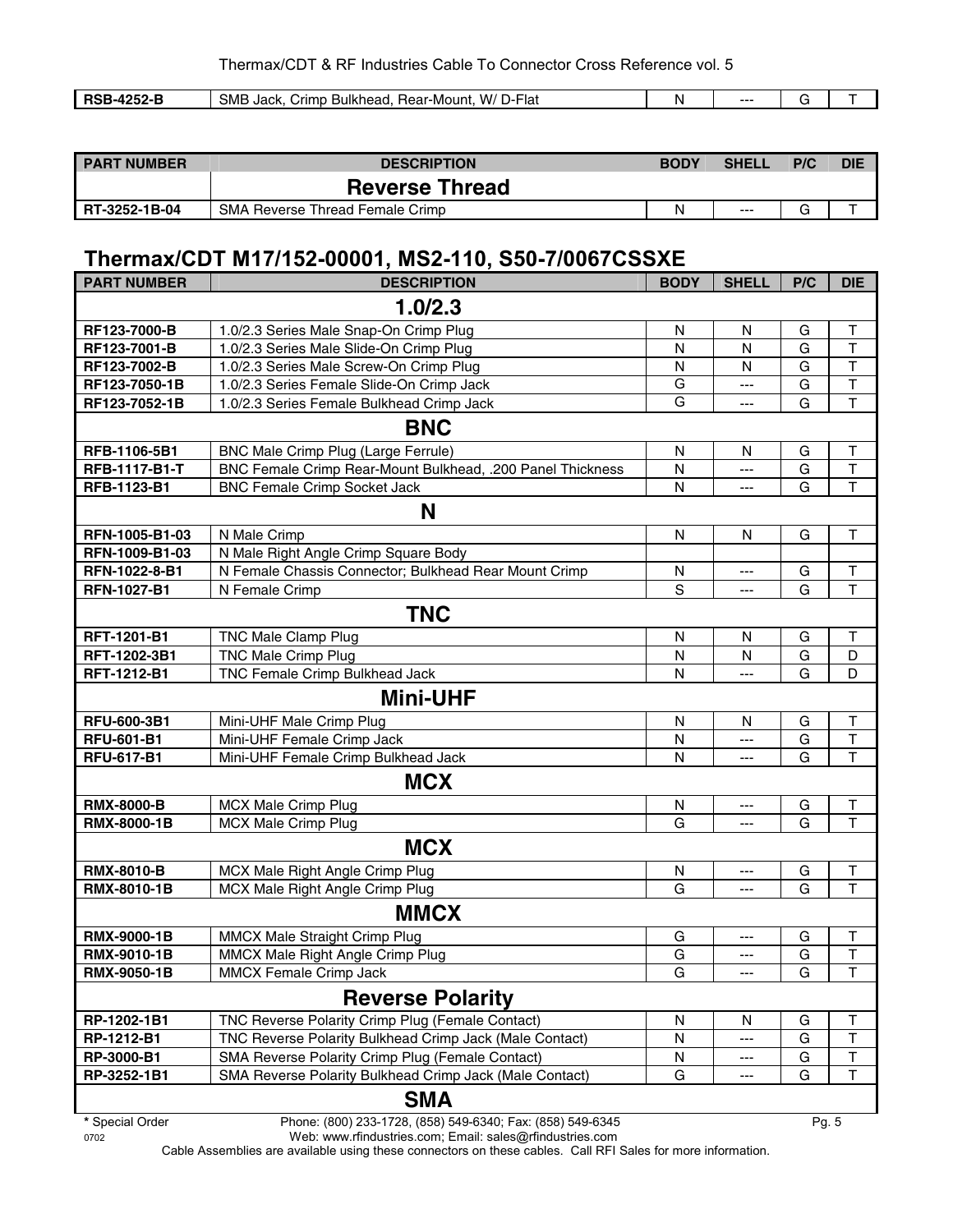| RSA-3000-1B1        | SMA Male Crimp Plug                                          | G           | G            | G   | Τ          |
|---------------------|--------------------------------------------------------------|-------------|--------------|-----|------------|
| <b>RSA-3000-B1</b>  | <b>SMA Male Crimp Plug</b>                                   | N           | N            | G   | T          |
| RSA-3010-1B1        | SMA Male Right Angle Crimp Plug                              | G           | G            | G   | т          |
| <b>RSA-3010-B1</b>  | SMA Male Right Angle Crimp Plug                              | N           | N            | G   | T          |
| <b>RSA-3050-1B1</b> | SMA Female Crimp Jack                                        | G           | ---          | G   | Т          |
| <b>PART NUMBER</b>  | <b>DESCRIPTION</b>                                           | <b>BODY</b> | <b>SHELL</b> | P/C | <b>DIE</b> |
| <b>RSA-3050-B1</b>  | <b>SMA Female Crimp Jack</b>                                 | N           | ---          | G   | Т          |
| <b>RSA-3100-B</b>   | SMA Clamp Solder Plug, for RG-174/U & RG-316/U Double Shield | N           | N            | G   | Τ          |
| <b>RSA-3110-B</b>   | SMA R/A Crimp Plug, for RG-174/U & RG-316/U Double Shield    | N           | N            | G   | T          |
| RSA-3252-1B1        | SMA Female Rear-Mount Bulkhead, W/O Gasket                   | G           | ---          | G   | Τ          |
| <b>RSA-3252-B1</b>  | SMA Female Rear-Mount Bulkhead, W/O Gasket                   | N           | ---          | G   | T          |
|                     | <b>SMB</b>                                                   |             |              |     |            |
| RSB-4000-1B1        | SMB Plug                                                     | G           | ---          | G   | T          |
| <b>RSB-4000-B1</b>  | <b>SMB Plug</b>                                              | N           | ---          | G   | Т          |
| <b>RSB-4010-1B1</b> | SMB R/A Plug                                                 | G           | ---          | G   | Т          |
| <b>RSB-4010-B1</b>  | SMB R/A Plug                                                 | N           | ---          | G   | T          |
| RSB-4050-1B1        | SMB Crimp Jack                                               | G           | ---          | G   | T          |
| <b>RSB-4050-B1</b>  | SMB Crimp Jack                                               | N           | ---          | G   | Т          |
| <b>RSB-4252-B1</b>  | SMB Jack, Crimp Bulkhead, Rear Mount, W/D-Flat               | N           | ---          | G   | т          |
|                     | <b>Reverse Thread</b>                                        |             |              |     |            |
| RT-3252-1B1-04      | SMA Reverse Thread Female, Crimp Bulkhead, Rear Mount Jack   | N           | ---          | G   | Т          |

#### **Thermax/CDT M17/028-RG58, MS-195, RG-58 C/U**

| <b>PART NUMBER</b>  | <b>DESCRIPTION</b>                                                                | <b>BODY</b>    | <b>SHELL</b> | P/C            | <b>DIE</b>              |
|---------------------|-----------------------------------------------------------------------------------|----------------|--------------|----------------|-------------------------|
|                     | <b>BNC</b>                                                                        |                |              |                |                         |
| RFB-1100-2          | BNC Male Clamp Solder Plug (Captive Pin); UG-88D/U                                | N              | N            | G              | D                       |
| <b>RFB-1100-2ST</b> | BNC Clamp Solder Plug(Captive Pin); UG-88/U, C/U, D/U, E/U                        | S              | S            | G              | T                       |
| <b>RFB-1102-T</b>   | <b>BNC Male Solderless Plug</b>                                                   | N              | N            | $\overline{s}$ | $\overline{\mathsf{T}}$ |
| <b>RFB-1104</b>     | <b>BNC Male Twist-on Plug</b>                                                     | N              | N            | $\overline{s}$ | D                       |
| RFB-1106-2          | BNC Male Crimp Plug; UG-1785/U                                                    | N              | N            | G              | D                       |
| <b>RFB-1106-2ST</b> | BNC Male Crimp Plug; UG-1785/U                                                    | S              | S            | G              | T                       |
| <b>RFB-1106-2T</b>  | BNC Male Crimp Plug; UG-1785/U                                                    | $\mathsf{N}$   | N            | G              | $\top$                  |
| RFB-1106-9          | BNC Male Q/D Univ. Crimp Plug; for BNC, TNC, & N Female                           | N              | N            | G              | D                       |
| RFB-1106-C-03       | <b>BNC Male Crimp with BeCu Contact</b>                                           | N              | N            | G              | D                       |
| RFB-1110-C-04       | <b>BNC Male Right Angle Clamp Plug</b>                                            | S              | S            | G              | T                       |
| <b>RFB-1110-S</b>   | BNC Male Right Angle Solder Plug; UG-913/U, A/U                                   | S              | S            | S              | T                       |
| RFB-1110-1          | BNC Male Right Angle Crimp Plug                                                   | N              | N            | G              | $\top$                  |
| RFB-1110-C-04       | BNC Male Right Angle Clamp Plug                                                   | S              | S            | G              | $\overline{\mathsf{T}}$ |
| <b>RFB-1117</b>     | <b>BNC Female Crimp Bulkhead Jack</b>                                             | N              | ---          | G              | D                       |
| <b>RFB-1121</b>     | <b>BNC Female Twist-on Jack</b>                                                   | N              | ---          | S              | D                       |
| RFB-1123-1          | <b>BNC Female Crimp Jack</b>                                                      | N              | ---          | G              | T                       |
| <b>RFB-1160</b>     | BNC Wall Plate Flush Mount Crimp Jack                                             | N              | ---          | G              | D                       |
| <b>RFB-1161</b>     | <b>BNC Wall Plate Flush Mount Twist on Jack</b>                                   | N              | ---          | G              | D                       |
|                     | <b>7/16 Din</b>                                                                   |                |              |                |                         |
| RFD-1600-2-C        | 7/16 Din Male Clamp Plug Combo Straight or Right Angle                            | S              | S            | S              | $\mathsf{T}$            |
| <b>RFD-1605-2-C</b> | 7/16 Din Male Crimp Plug Combo Straight or Right Angle                            | S              | S            | S              | T                       |
| RFD-1625-2-C        | 7/16 Din Female Clamp Jack Combo Straight or Right Angle                          | S              | ---          | S              | $\overline{\mathsf{T}}$ |
| RFD-1630-2-C        | 7/16 Din Female Crimp Jack Combo Straight or Right Angle                          | $\overline{s}$ | ---          | $\overline{s}$ | $\overline{\mathsf{T}}$ |
| RFD-1641-2-C*       | 7/16 Din Female 4-Hole Flange Clamp Panel Mount, Combo<br>Straight or Right Angle | S              | ---          | $\overline{s}$ | $\overline{\mathsf{T}}$ |
| RFD-1642-2-C*       | 7/16 Din Female 4-Hole Flange Crimp Panel Mount, Combo<br>Straight or Right Angle | S              | ---          | S              | $\mathsf{T}$            |

**\*** Special Order Phone: (800) 233-1728, (858) 549-6340; Fax: (858) 549-6345 Pg. 6

0702 Web: www.rfindustries.com; Email: sales@rfindustries.com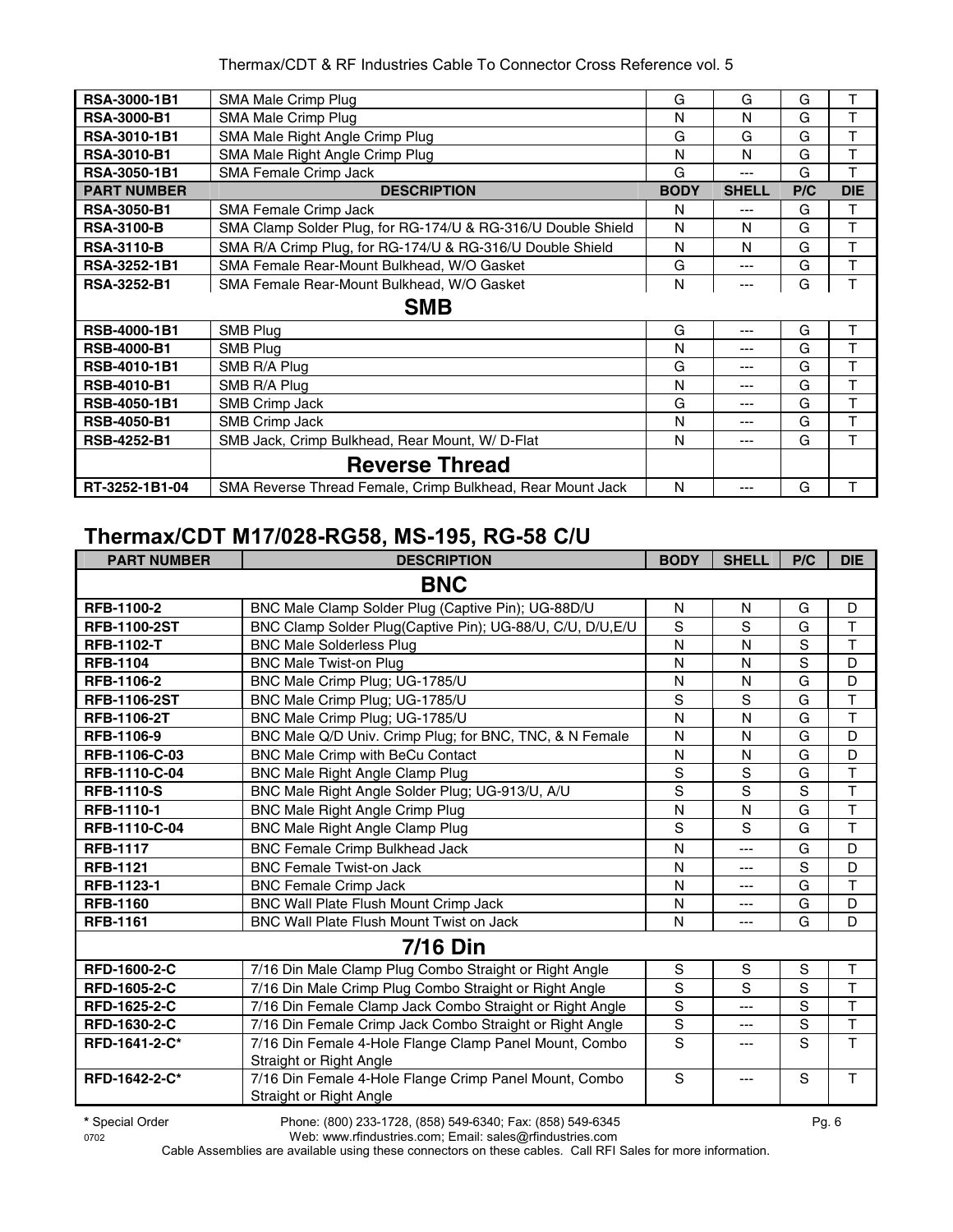|                     | <b>FME</b>              |        |       |   |  |
|---------------------|-------------------------|--------|-------|---|--|
| <b>RFE-6000-C</b>   | <b>FME Male Crimp</b>   | N      | $--$  | G |  |
| <b>RFE-6000-6C*</b> | FME Male Crimp, Black   | ⌒<br>U | $---$ | G |  |
| <b>RFE-6050-C</b>   | <b>FME Female Crimp</b> | N      | $---$ | G |  |
| <b>RFE-6050-6C*</b> | FME Female Crimp, Black | ⌒<br>ັ | $---$ | G |  |

| <b>PART NUMBER</b> | <b>DESCRIPTION</b>                                              | <b>BODY</b>    | <b>SHELL</b> | P/C         | <b>DIE</b>              |  |  |  |
|--------------------|-----------------------------------------------------------------|----------------|--------------|-------------|-------------------------|--|--|--|
| N                  |                                                                 |                |              |             |                         |  |  |  |
| <b>RFN-1000-N</b>  | N Male Solder Clamp Plug; UG-536 B/U                            | N              | N            | G           | Τ                       |  |  |  |
| <b>RFN-1000-1S</b> | N Male Solder Clamp Plug; UG-536 A/U                            | S              | S            | G           | $\mathsf{T}$            |  |  |  |
| <b>RFN-1001-S</b>  | N Male Solder Plug                                              | S              | S            | G           | $\top$                  |  |  |  |
| <b>RFN-1005-2N</b> | N Male Crimp Plug                                               | N              | N            | G           | $\mathsf T$             |  |  |  |
| <b>RFN-1005-3C</b> | N Male Crimp Plug                                               | $\mathbf S$    | $\mathbf S$  | G           | $\mathsf T$             |  |  |  |
| <b>RFN-1005-5</b>  | N Male Crimp Plug (Quick Disconnect)                            | $\mathbf S$    | $\mathbf S$  | G           | $\top$                  |  |  |  |
| <b>RFN-1009-C</b>  | N Male Right Angle Crimp Plug                                   | $\mathbf S$    | $\mathbf S$  | G           | $\top$                  |  |  |  |
| RFN-1009-C-03      | N Male Right Angle Crimp Plug, Square Body                      | S              | S            | G           | $\overline{\mathsf{T}}$ |  |  |  |
| <b>RFN-1021-6</b>  | N Female Chassis, 4-Hole Flange, Solder Clamp                   | $\overline{s}$ | ---          | G           | $\overline{\mathsf{T}}$ |  |  |  |
| RFN-1022-8-C       | N Female Crimp Blkhd, Rear Mount w/ O-Ring, for RG-58/U         | $\mathsf{N}$   | ---          | G           | $\mathsf T$             |  |  |  |
| RFN-1025-1         | N Female Cable Clamp Jack; UG-536B/U                            | $\mathbf S$    | ---          | G           | $\top$                  |  |  |  |
| <b>RFN-1027</b>    | N Female Crimp Cable Jack                                       | S              | ---          | G           | $\mathsf T$             |  |  |  |
|                    | <b>Modified Shell SMA</b>                                       |                |              |             |                         |  |  |  |
| <b>RFS-2006</b>    | SMA Male Right Angle Crimp with Modified Shell                  | N              | ---          | G           | $\mathsf T$             |  |  |  |
|                    | <b>TNC</b>                                                      |                |              |             |                         |  |  |  |
| <b>RFT-1200</b>    | TNC Male Clamp Solder Plug; MS39012/26-0101                     | N              | N            | S           | Т                       |  |  |  |
| RFT-1202-2         | TNC Male Crimp Plug (Captive Pin); MS39012/26-0011              | N              | N            | G           | D                       |  |  |  |
| <b>RFT-1202-2B</b> | TNC Male Crimp Plug (Black Body); MS39012/26-001                | С              | С            | G           | D                       |  |  |  |
| <b>RFT-1202-2T</b> | TNC Male Crimp Plug (Captive Pin); MS39012/26-0011              | N              | N            | G           | $\mathsf T$             |  |  |  |
| RFT-1202-5         | TNC Male Crimp Plug; (Quick Disconnect)                         | N              | N            | G           | D                       |  |  |  |
| <b>RFT-1204</b>    | <b>TNC Male Solderless Plug</b>                                 | N              | Ν            | S           | D                       |  |  |  |
| <b>RFT-1206</b>    | TNC Male Twist on Plug; AMP 2221983-7                           | N              | N            | $\mathbf S$ | D                       |  |  |  |
| <b>RFT-1212</b>    | TNC Female Crimp Bulkhead Jack; MS39012/23329/4-14              | N              | ---          | G           | D                       |  |  |  |
| <b>RFT-1214</b>    | TNC Female Twist on Cable Jack                                  | $\mathsf{N}$   | ---          | $\mathbf S$ | D                       |  |  |  |
| RFT-1216-1         | TNC Female Crimp Cable Jack; MS39012/27-0504                    | N              | ---          | G           | D                       |  |  |  |
| <b>RFT-1218</b>    | TNC Male R/A Crimp Plug; MS39012/30-0504                        | N              | N            | G           | T                       |  |  |  |
|                    | <b>UHF</b>                                                      |                |              |             |                         |  |  |  |
| <b>RFU-500</b>     | UHF Solder Plug; PL-259; Use with RFU-530 Reducer               | S              | N            | $\mathbf S$ | Dap                     |  |  |  |
| <b>RFU-501</b>     | UHF Solder Plug; PL-259; Use with RFU-530-S Reducer             | S              | S            | S           | Τ                       |  |  |  |
| <b>RFU-504</b>     | UHF Male Push on Ferrule (No Installation Tools); PL-259        | $\mathsf{N}$   | N            | $\mathbf S$ | Dap                     |  |  |  |
| <b>RFU-505</b>     | <b>UHF Male Crimp Plug</b>                                      | N              | N            | $\mathbf S$ | Dap                     |  |  |  |
| <b>RFU-505-ST</b>  | <b>UHF Male Crimp Plug</b>                                      | S              | S            | $\mathsf S$ | $\mathsf T$             |  |  |  |
| <b>RFU-505-5</b>   | UHF Male Crimp Plug (Short Crimp)                               | N              | N            | N           | D                       |  |  |  |
| <b>RFU-520</b>     | UHF Female Cable Clamp Jack                                     | N              | ---          | $\mathbf S$ | $\overline{\mathsf{T}}$ |  |  |  |
| <b>RFU-527</b>     | <b>UHF Female Crimp</b>                                         | N              | N            | S           | D                       |  |  |  |
| <b>RFU-527-T</b>   | <b>UHF Female Crimp Jack</b>                                    | N              |              | S           | Τ                       |  |  |  |
| <b>RFU-530</b>     | Adapter/Reducer; Use with RFU-500                               | N              | ---          | ---         | ---                     |  |  |  |
| <b>RFU-530-S</b>   | Adapter/Reducer; Use with RFU-501                               | $\mathbf S$    | ---          | ---         | ---                     |  |  |  |
| <b>RFU-530-Z*</b>  | Adapter/Reducer; Use with RFU-500 & 501                         | N              | ---          |             | ---                     |  |  |  |
|                    | <b>Mini-UHF</b>                                                 |                |              |             |                         |  |  |  |
| <b>RFU-600</b>     | Mini-UHF Push-on Ferrule Plug (No Installation Tools<br>Needed) | N              | N            | $\mathbf S$ | $\mathsf{T}$            |  |  |  |
| <b>RFU-600-1</b>   | Mini-UHF Male Crimp Plug; (AMP Drawn Metal Type)                | N              | ${\sf N}$    | $\mathbb S$ | D                       |  |  |  |

**\*** Special Order Phone: (800) 233-1728, (858) 549-6340; Fax: (858) 549-6345 Pg. 7

0702 Web: www.rfindustries.com; Email: sales@rfindustries.com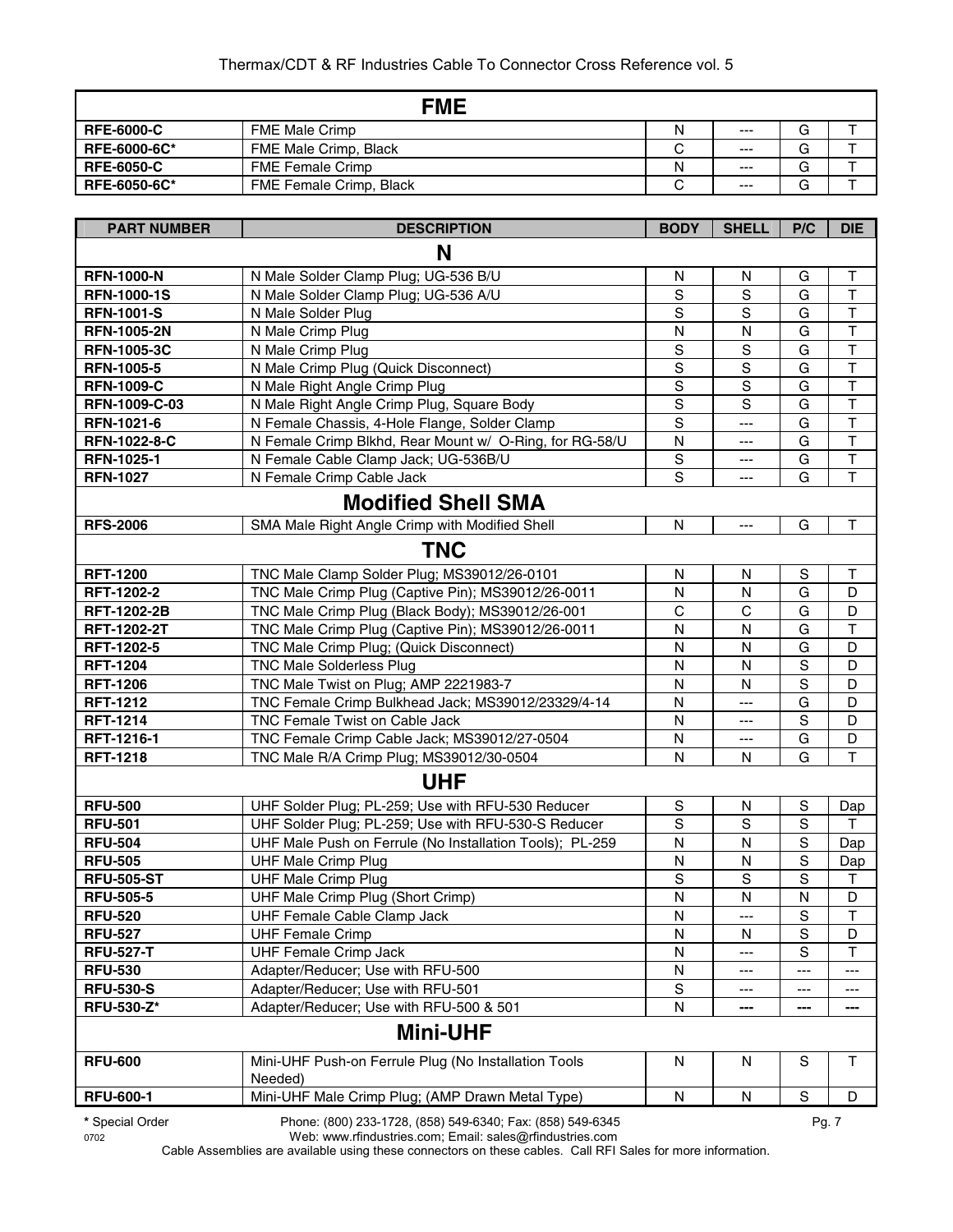| <b>RFU-600-2</b>   | Mini-UHF Male Crimp Plug, Short, Black Chrome; Onaglass<br>Antennas | $\mathbf C$             | C              | G   | D                       |
|--------------------|---------------------------------------------------------------------|-------------------------|----------------|-----|-------------------------|
| <b>RFU-600-5</b>   | Mini-UHF Male Crimp Plug (Quick Disconnect)                         | N                       | N              | G   | D                       |
| <b>RFU-600-6</b>   | Mini-UHF Male Crimp Plug; AMP 2266-001, Amphenol 81-<br>115         | N                       | N              | S   | D                       |
| <b>RFU-600-10C</b> | Mini-UHF Male R/A Crimp Plug                                        | $\mathsf{N}$            | N              | G   | Т                       |
| <b>RFU-601-1</b>   | Mini-UHF Female Crimp Jack                                          | $\overline{N}$          |                | G   | D                       |
| <b>PART NUMBER</b> | <b>DESCRIPTION</b>                                                  | <b>BODY</b>             | <b>SHELL</b>   | P/C | <b>DIE</b>              |
| <b>RFU-617-C</b>   | Mini-UHF Female Crimp Rear Mount Bulkhead Jack                      | N                       | $\overline{a}$ | G   | D                       |
|                    | <b>Reverse Polarity</b>                                             |                         |                |     |                         |
| <b>RP-1005-C</b>   | N Reverse Polarity Male Crimp Plug (Female Contact)                 | N                       | N              | G   | T                       |
| <b>RP-1106-C</b>   | BNC Reverse Polarity Male Crimp Plug (Female Contact)               | $\mathsf{N}$            | N              | G   | $\overline{\mathsf{T}}$ |
| <b>RP-1117-C</b>   | BNC Reverse Polarity Crimp Bulkhead Jack (Male Contact)             | N                       | ---            | G   | $\overline{\mathsf{T}}$ |
| <b>RP-1202-C</b>   | TNC Reverse Polarity Male Crimp Plug (Female Contact)               | N                       | N              | G   | $\mathsf T$             |
| <b>RP-1212-C</b>   | TNC Reverse Polarity Crimp Bulkhead Jack (Male Contact)             | N                       | $\overline{a}$ | G   | $\top$                  |
| <b>RP-3000-C</b>   | SMA Reverse Polarity Male Crimp Plug (Female Contact)               | $\mathsf{N}$            | N              | G   | T                       |
| RP-3000-1C         | SMA Reverse Polarity Male Crimp Plug (Female Contact)               | G                       | G              | G   | $\overline{\mathsf{T}}$ |
| RP-3010-1C         | SMA Reverse Polarity R/A Crimp Plug (Female Contact)                | G                       | G              | G   | $\overline{\mathsf{T}}$ |
| RP-3050-1C         | SMA Reverse Polarity Crimp Jack (Male Contact)                      | $\overline{\mathsf{N}}$ | $\overline{a}$ | G   | T                       |
| RP-3252-1C         | SMA Reverse Polarity Crimp Bulkhead Jack (Male Contact)             | G                       | ---            | G   | $\overline{\mathsf{T}}$ |
|                    | <b>SMA</b>                                                          |                         |                |     |                         |
| <b>RSA-3000-C</b>  | SMA Male Crimp Plug                                                 | N                       | N              | G   | Τ                       |
| <b>RSA-3000-1C</b> | SMA Male Crimp Plug, Three Piece                                    | N                       | G              | G   | $\mathsf T$             |
| <b>RSA-3010-C</b>  | SMA Male R/A Crimp Plug                                             | N                       | N              | G   | T                       |
| <b>RSA-3050-C</b>  | <b>SMA Female Crimp</b>                                             | N                       | ---            | G   | $\overline{\mathsf{T}}$ |
| RSA-3060-C*        | SMA Female Right Angle Crimp Jack                                   | N                       | $---$          | G   | $\overline{\mathsf{T}}$ |
| <b>RSA-3100-C</b>  | SMA Male Clamp Solder Plug                                          | N                       | N              | G   | $\overline{\mathsf{T}}$ |
| <b>RSA-3110-C</b>  | SMA Male Right Angle Clamp Plug                                     | $\mathsf{N}$            | N              | G   | $\overline{\mathsf{T}}$ |
| RSA-3220-C*        | SMA Male Crimp Bulkhead, 2-Hole Flange                              | N                       | N              | G   | $\top$                  |
| RSA-3230-C*        | SMA Male Crimp Bulkhead, 4-Hole Flange                              | N                       | N              | G   | T                       |
| RSA-3252-1C*       | SMA Female Crimp Bulkhead                                           | G                       | $\overline{a}$ | G   | T                       |
| <b>RSA-3252-C</b>  | SMA Female Crimp Bulkhead                                           | $\mathsf{N}$            | $\overline{a}$ | G   | T                       |
| <b>RSA-3260-C</b>  | SMA Female Crimp Bulkhead, 2-Hole Flange                            | ${\sf N}$               | ---            | G   | $\mathsf T$             |
| <b>RSA-3270-C</b>  | SMA Female Crimp Bulkhead, 4-Hole Flange                            | N                       | ---            | G   | $\overline{\mathsf{T}}$ |
|                    | <b>Reverse Thread</b>                                               |                         |                |     |                         |
| <b>RT-1005-C</b>   | N Reverse Thread Male Crimp Plug                                    | $\mathsf{N}$            | $\mathsf{N}$   | G   | Т                       |
| RT-1009-C-03       | N Reverse Thread Right Angle Male Crimp Plug                        | N                       | N              | G   | T                       |
| <b>RT-1200-C</b>   | TNC Reverse Thread Male Clamp Plug                                  | $\mathsf{N}$            | $\mathsf{N}$   | S   | $\mathsf T$             |
| RT-1202-C          | TNC Reverse Thread Male Crimp Plug                                  | N                       | N              | G   | D                       |
| RT-3000-1C         | SMA Reverse Thread Male Crimp Plug                                  | N                       | N              | G   | $\top$                  |

#### **Thermax/CDT LTE RG-142 Type, M17/060-RG142, M17/084-RG223, M17/128- RG400, M17/158-00001, M17/175-00001, RGS-400, RGU-142, RGU-400**

| <b>PART NUMBER</b>   | <b>DESCRIPTION</b>                     | <b>SHELL</b> | <b>BODY</b> | P/C | <b>DIE</b> |
|----------------------|----------------------------------------|--------------|-------------|-----|------------|
|                      | <b>BNC</b>                             |              |             |     |            |
| <b>RFB-1100-2</b>    | <b>BNC Male Clamp Plug</b>             | N            | N           | G   | D          |
| <b>RFB-1100-2ST</b>  | <b>BNC Male Clamp Plug</b>             | S            | c<br>ञ      | G   |            |
| <b>RFB-1102-T</b>    | <b>BNC Male Solderless Clamp Plug</b>  | N            | N           | S   |            |
| <b>RFB-1106-C1ST</b> | <b>BNC Male Crimp Plug</b>             | S            | S           | G   |            |
| <b>RFB-1106-2TC1</b> | <b>BNC Male Crimp Plug</b>             | N            | N           | G   |            |
| <b>RFB-1106-C1</b>   | <b>BNC Male Crimp</b>                  | N            | N           | G   | D          |
| RFB-1110-C-04        | <b>BNC Male Right Angle Clamp Plug</b> | S            | S           | G   |            |

**\*** Special Order Phone: (800) 233-1728, (858) 549-6340; Fax: (858) 549-6345 Pg. 8

0702 Web: www.rfindustries.com; Email: sales@rfindustries.com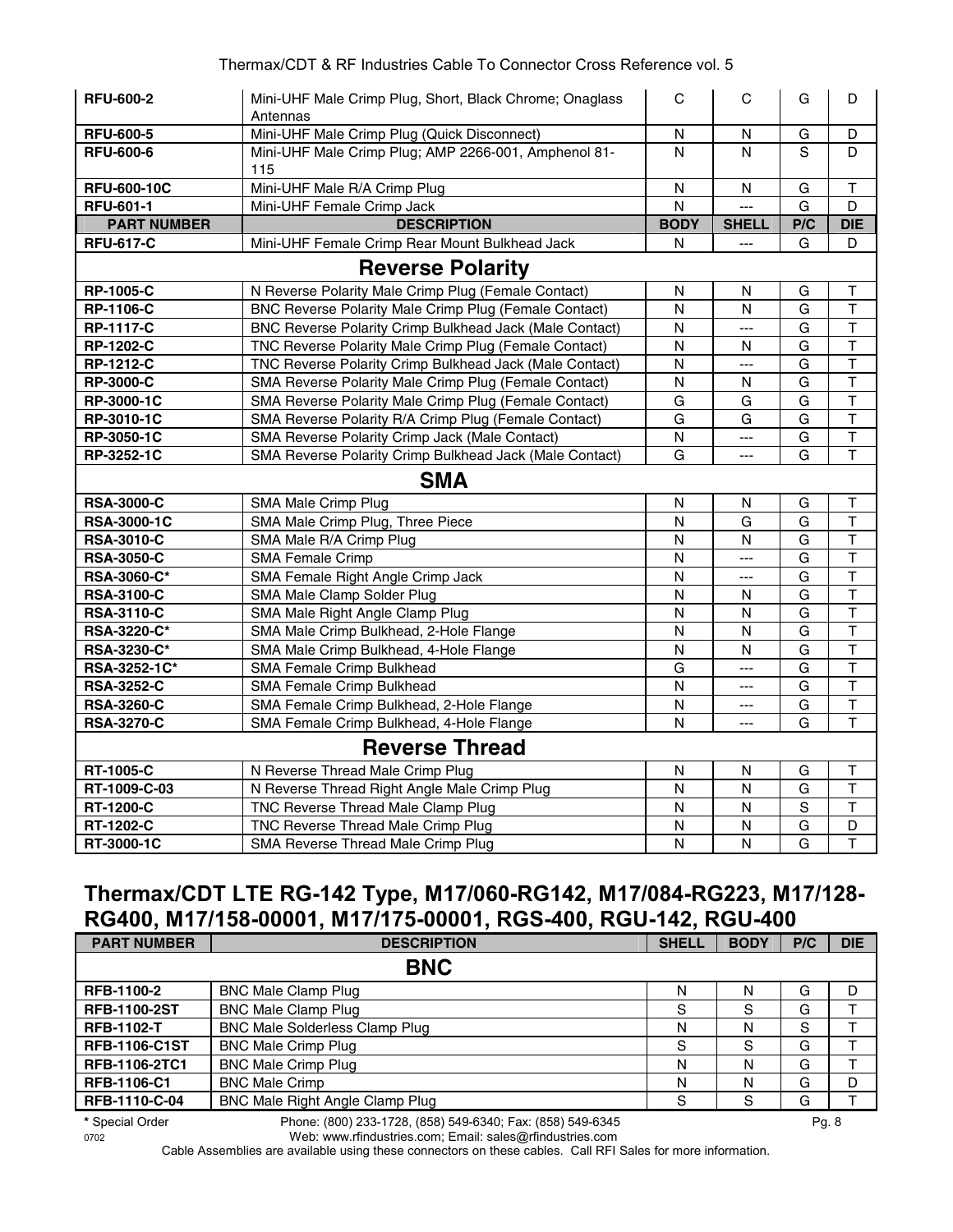| RFB-1110-C1             | BNC Male Right Angle Crimp Plug, RG-55                                                | N              | N              | G             | T                       |  |  |  |
|-------------------------|---------------------------------------------------------------------------------------|----------------|----------------|---------------|-------------------------|--|--|--|
| RFB-1117-C1             | <b>BNC Female Crimp Rear Mount Bulkhead Jack</b>                                      | N              | ---            | G             | D                       |  |  |  |
| RFB-1123-C1             | <b>BNC</b> Female Crimp                                                               | $\mathsf{N}$   | ---            | G             | $\mathsf T$             |  |  |  |
| <b>7/16 Din</b>         |                                                                                       |                |                |               |                         |  |  |  |
| RFD-1600-2-C1           | 7/16 Din Male Clamp Plug Combo Straight or Right Angle                                | ${\mathsf S}$  | $\mathbf S$    | S             | Τ                       |  |  |  |
| RFD-1605-2-C1           | 7/16 Din Male Crimp Plug Combo Straight or Right Angle                                | $\mathbf S$    | $\overline{s}$ | S             | $\top$                  |  |  |  |
| RFD-1611-2-C1*          | 7/16 Din Male Crimp Rear Mount Bulkhead Plug                                          | S              | S              | S             | $\top$                  |  |  |  |
| <b>PART NUMBER</b>      | <b>DESCRIPTION</b>                                                                    | <b>SHELL</b>   | <b>BODY</b>    | P/C           | <b>DIE</b>              |  |  |  |
| RFD-1625-2-C1           | 7/16 Din Female Clamp Jack Combo Straight or Right Angle                              | $\mathbf S$    | ---            | ${\mathsf S}$ | $\mathsf T$             |  |  |  |
| RFD-1630-2-C1           | 7/16 Din Female Crimp Jack Combo Straight or Right Angle                              | $\mathbb S$    | ---            | S             | $\mathsf T$             |  |  |  |
| RFD-1641-2-C1*          | 7/16 Din Female 4-Hole Flange Panel Mount Clamp Jack Combo<br>Straight or Right Angle | S              | ---            | S             | $\mathsf{T}$            |  |  |  |
| RFD-1642-2-C1*          | 7/16 Din Female 4-Hole Flange Panel Mount Crimp Jack Combo<br>Straight or Right Angle | $\mathbf S$    | ---            | S             | $\mathsf T$             |  |  |  |
|                         | N                                                                                     |                |                |               |                         |  |  |  |
| <b>RFN-1000-N</b>       | N Male Clamp Plug                                                                     | N              | N              | G             | Τ                       |  |  |  |
| <b>RFN-1000-1S</b>      | N Male Clamp Plug                                                                     | $\mathbf S$    | S              | G             | $\top$                  |  |  |  |
| <b>RFN-1001-S</b>       | N Male Solder Plug                                                                    | $\mathbf S$    | S              | G             | T                       |  |  |  |
| <b>RFN-1005-C1</b>      | N Male Crimp Plug                                                                     | $\mathbf S$    | N              | G             | $\overline{\mathsf{T}}$ |  |  |  |
| RFN-1005-3C1            | N Male Crimp Plug                                                                     | $\overline{s}$ | S              | G             | $\overline{\mathsf{T}}$ |  |  |  |
| RFN-1005-5C1            | N Male Quick Disconnect Crimp Plug                                                    | $\overline{s}$ | $\overline{s}$ | G             | $\overline{\mathsf{T}}$ |  |  |  |
| <b>RFN-1009-C1</b>      | N Male R/A Crimp Plug                                                                 | $\overline{s}$ | S              | G             | $\overline{\mathsf{T}}$ |  |  |  |
| RFN-1021-6              | N Female 4-Hole Flange Panel Mount Clamp Jack                                         | $\overline{s}$ | ---            | G             | $\overline{\mathsf{T}}$ |  |  |  |
| RFN-1022-8-C1           | N Female Crimp, Rear Mount Bulkhead, RG-142/U                                         | N              | ---            | G             | T                       |  |  |  |
| RFN-1025-1              | N Female Clamp Jack                                                                   | ${\mathsf S}$  | $---$          | G             | $\mathsf T$             |  |  |  |
| <b>RFN-1027-C1</b>      | N Female Crimp Jack                                                                   | $\overline{s}$ | ---            | G             | $\overline{\mathsf{T}}$ |  |  |  |
|                         | <b>TNC</b>                                                                            |                |                |               |                         |  |  |  |
| <b>RFT-1200</b>         | TNC Male Clamp Plug                                                                   | N              | N              | G             | Τ                       |  |  |  |
| RFT-1202-C1             | <b>TNC Male Crimp Plug</b>                                                            | N              | N              | G             | D                       |  |  |  |
| RFT-1202-2TC1           | TNC Male Crimp, RG-142/U                                                              | N              | N              | G             | T                       |  |  |  |
| RFT-1212-C1             | TNC Female Crimp Bulkhead Jack, Rear Mount with D-Flat & O-<br>Ring                   | N              | ---            | G             | D                       |  |  |  |
| RFT-1216-C1             | <b>TNC Female Crimp Jack</b>                                                          | N              | $---$          | G             | D                       |  |  |  |
| RFT-1218-C1             | TNC Male R/A Crimp Plug                                                               | $\mathsf{N}$   | N              | G             | T                       |  |  |  |
|                         | <b>UHF</b>                                                                            |                |                |               |                         |  |  |  |
| <b>RFU-500</b>          | UHF Solder Plug, PL-259                                                               | $\mathsf S$    | N              | $\mathbf S$   | Dap                     |  |  |  |
| <b>RFU-501</b>          | UHF Solder Plug, PL-259                                                               | S              | S              | S             | т                       |  |  |  |
| <b>RFU-505-C1</b>       | <b>UHF Male Crimp</b>                                                                 | N              | N              | S             | Dap                     |  |  |  |
| <b>RFU-520</b>          | <b>UHF Female Clamp Jack</b>                                                          | N              | ---            | S             | $\mathsf{T}$            |  |  |  |
| <b>RFU-530</b>          | Reducer/Adapter, Use with RFU-500 & 501; UG-175/U                                     | ---            | N              | ---           | ---                     |  |  |  |
| <b>RFU-530-S</b>        | Reducer/Adapter, Use with RFU-500 & 501; UG-175/U                                     | ---            | S              | ---           | ---                     |  |  |  |
| <b>RFU-530-Z*</b>       | Reducer/Adapter, Use with RFU-500 & 501; UG-175/U                                     | ---            | N              | ---           | ---                     |  |  |  |
|                         | <b>Mini-UHF</b>                                                                       |                |                |               |                         |  |  |  |
| <b>RFU-600-1C1</b>      | Mini-UHF Male Crimp Plug                                                              | ${\sf N}$      | N              | G             | D                       |  |  |  |
| <b>RFU-600-6C1</b>      | Mini-UHF Male Crimp Plug                                                              | N              | N              | $\mathbf S$   | D                       |  |  |  |
| RFU-600-10C1            | Mini-UHF Male R/A Crimp Plug                                                          | N              | N              | G             | Τ                       |  |  |  |
| <b>RFU-601-C1</b>       | Mini-UHF Female Crimp Jack, Die-cast Zinc                                             | N              | ---            | S             | D                       |  |  |  |
| <b>Reverse Polarity</b> |                                                                                       |                |                |               |                         |  |  |  |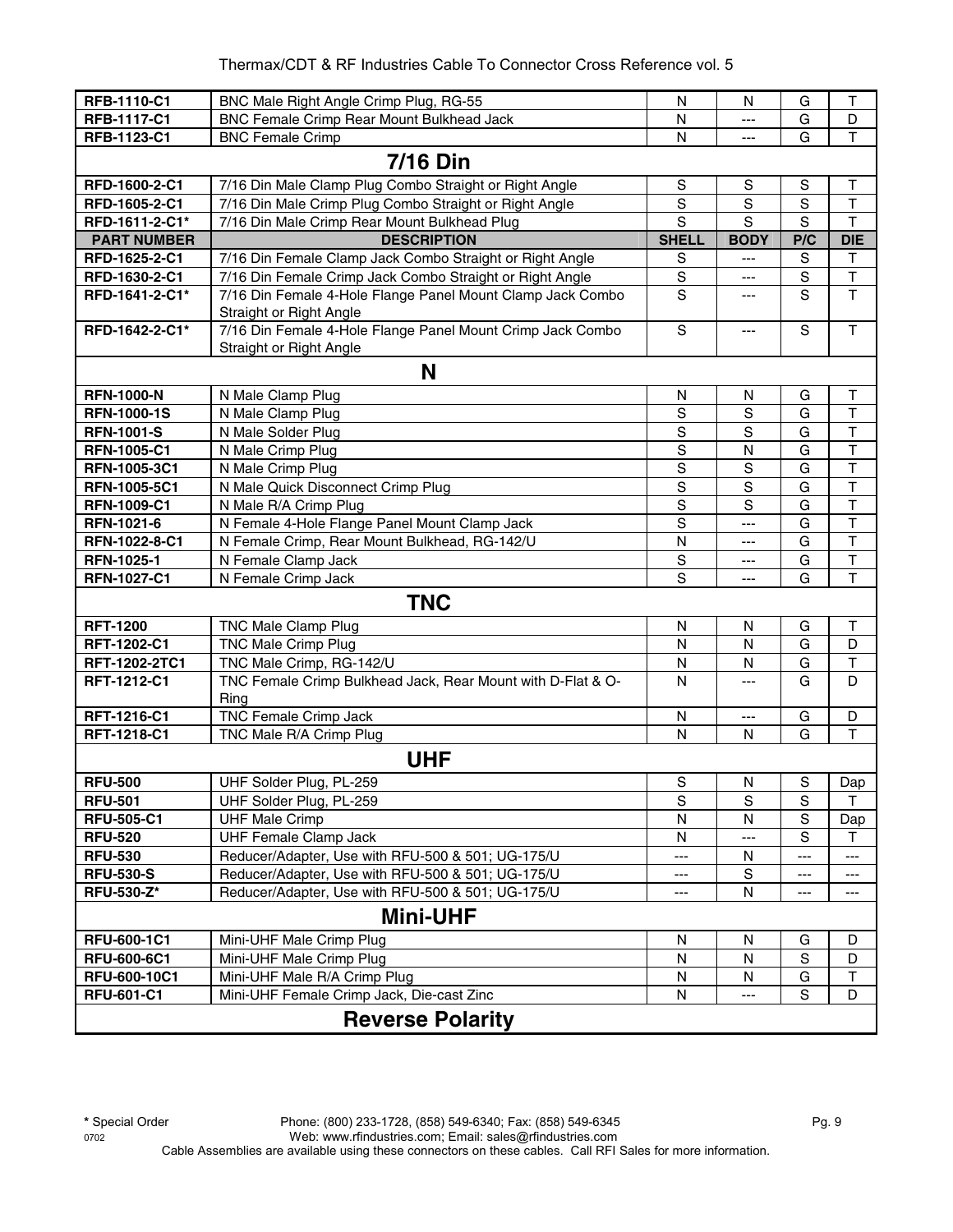| RP-1005-C1          | N Reverse Polarity Crimp Plug (Female Contact)                | N           | N            | G   | т              |  |  |  |
|---------------------|---------------------------------------------------------------|-------------|--------------|-----|----------------|--|--|--|
| RP-1202-C1          | TNC Reverse Polarity Crimp Plug (Female Contact)              | N           | N            | G   | T              |  |  |  |
| RP-1212-C1          | TNC Reverse Polarity Rear Mount B/H Crimp Jack (Male Contact) | N           | ---          | G   | T              |  |  |  |
| RP-3000-C1          | SMA Reverse Polarity Crimp Plug (Female Contact)              | N           | N            | G   | T              |  |  |  |
| RP-3000-1C1         | SMA Reverse Polarity Crimp Plug (Female Contact)              | G           | G            | G   | T              |  |  |  |
| RP-3010-1C1         | SMA Reverse Polarity Right Angle Crimp Plug (Female Contact)  | G           | G            | G   | $\overline{T}$ |  |  |  |
| RP-3050-1C1         | SMA Reverse Polarity Female Crimp Jack (Male Contact)         | G           | ---          | G   | T              |  |  |  |
| RP-3252-1C1         | SMA Reverse Polarity Bulkhead Crimp Jack (Male Contact)       | G           | ---          | G   | T              |  |  |  |
|                     | <b>SMA</b>                                                    |             |              |     |                |  |  |  |
| <b>RSA-3000-C1</b>  | SMA Male Crimp Plug                                           | N           | N            | G   | T              |  |  |  |
| RSA-3010-1C1        | SMA Male Right Angle Crimp                                    | G           | G            | G   | T              |  |  |  |
| <b>RSA-3010-C1</b>  | SMA Male Right Angle Crimp                                    | N           | N            | G   | $\top$         |  |  |  |
|                     |                                                               |             |              |     |                |  |  |  |
| <b>RSA-3050-C1</b>  | SMA Female Crimp Jack                                         | N           | $---$        | G   | T              |  |  |  |
| <b>PART NUMBER</b>  | <b>DESCRIPTION</b>                                            | <b>BODY</b> | <b>SHELL</b> | P/C | <b>DIE</b>     |  |  |  |
| <b>RSA-3100-C</b>   | SMA Male Clamp Plug                                           | N           | N            | G   | Τ              |  |  |  |
| <b>RSA-3110-C</b>   | SMA Male Right Angle Clamp Plug                               | N           | N            | G   | T              |  |  |  |
| <b>RSA-3252-1C1</b> | SMA Female Crimp Rear Mount Bulkhead Jack                     | G           | ---          | G   | T              |  |  |  |
| <b>RSA-3252-C1</b>  | SMA Female Crimp Rear Mount Bulkhead Jack                     | N           | ---          | G   | T              |  |  |  |
|                     | <b>Reverse Thread</b>                                         |             |              |     |                |  |  |  |
| RT-1005-C1          | N Reverse Thread Male Crimp Plug                              | N           | N            | G   | T              |  |  |  |
| RT-1009-C1-03       | N Reverse Thread Male Right Angle Crimp Plug                  | N           | N            | G   | T              |  |  |  |
| <b>RT-1200-C</b>    | TNC Reverse Thread Male Crimp Plug                            | N           | N            | G   | $\mathsf T$    |  |  |  |
| RT-1202-C1          | TNC Reverse Thread Male Crimp Plug                            | N           | N            | G   | T              |  |  |  |

#### **Thermax/CDT LTE RG-142 Type, MS-200, MS2-190**

| <b>PART NUMBER</b>   | <b>DESCRIPTION</b>                                           | <b>SHELL</b>  | <b>BODY</b>    | P/C | <b>DIE</b>              |  |  |  |
|----------------------|--------------------------------------------------------------|---------------|----------------|-----|-------------------------|--|--|--|
| <b>BNC</b>           |                                                              |               |                |     |                         |  |  |  |
| <b>RFB-1100-C2ST</b> | <b>BNC Male Clamp Plug</b>                                   | S             | S              | G   | Τ                       |  |  |  |
| <b>RFB-1106-C2</b>   | <b>BNC Male Crimp Plug</b>                                   | Ν             | N              | G   | D                       |  |  |  |
| <b>RFB-1106-C2ST</b> | <b>BNC Male Crimp Plug</b>                                   | S             | S              | G   | T                       |  |  |  |
| <b>RFB-1106-C2T</b>  | <b>BNC Male Crimp Plug</b>                                   | N             | N              | G   | T                       |  |  |  |
| <b>RFB-1110-C2</b>   | <b>BNC Male Right Angle Crimp Plug</b>                       | N             | N              | G   | $\top$                  |  |  |  |
| <b>RFB-1110-C2S</b>  | BNC Male Right Angle Clamp Plug                              | $\mathbf S$   | S              | S   | T                       |  |  |  |
| <b>RFB-1117-C2</b>   | BNC Female Crimp Rear Mount Bulkhead Jack                    | N             | $---$          | G   | D                       |  |  |  |
| RFB-1123-C2          | <b>BNC Female Crimp Jack</b>                                 | N             | $---$          | G   | T                       |  |  |  |
|                      | <b>7/16 Din</b>                                              |               |                |     |                         |  |  |  |
| <b>RFD-1600-2-C</b>  | 7/16 Din Male Clamp Plug Combo Straight or Right Angle       | ${\mathsf S}$ | S              | S   | T                       |  |  |  |
| RFD-1605-2-C         | 7/16 Din Male Crimp Plug Combo Straight or Right Angle       | $\mathbf S$   | S              | S   | T                       |  |  |  |
| RFD-1625-2-C         | 7/16 Din Female Clamp Jack Combo Straight or Right Angle     | S             | $\overline{a}$ | S   | $\overline{\mathsf{T}}$ |  |  |  |
| RFD-1630-2-C         | 7/16 Din Female Crimp Jack Combo Straight or Right Angle     | S             | ---            | S   | T                       |  |  |  |
| RFD-1641-2-C*        | 7/16 Din 4-Hole Panel Mount Clamp Jack Combo Straight or R/A | $\mathbf S$   | ---            | S   | T                       |  |  |  |
| RFD-1642-2-C*        | 7/16 Din 4-Hole Panel Mount Clamp Jack Combo Straight or R/A | S             | ---            | S   | T                       |  |  |  |
|                      | <b>FME</b>                                                   |               |                |     |                         |  |  |  |
| RFE-6050-C2          | FME Female Crimp Jack                                        | $\mathsf{N}$  | $---$          | G   | T                       |  |  |  |
|                      | N                                                            |               |                |     |                         |  |  |  |
| <b>RFN-1000-C2</b>   | N Male Clamp Plug                                            | $\mathsf{N}$  | N              | G   | T                       |  |  |  |
| <b>RFN-1000-C2S</b>  | N Male Clamp Plug                                            | S             | S              | G   | T                       |  |  |  |
| <b>RFN-1001-S</b>    | N Male Solder Plug                                           | S             | S              | G   | T                       |  |  |  |
| <b>RFN-1005-C2</b>   | N Male Crimp                                                 | N             | N              | G   | T                       |  |  |  |
| <b>RFN-1005-C2S</b>  | N Male Crimp                                                 | S             | S              | G   | T                       |  |  |  |

**\*** Special Order Phone: (800) 233-1728, (858) 549-6340; Fax: (858) 549-6345 Pg. 10

0702 Web: www.rfindustries.com; Email: sales@rfindustries.com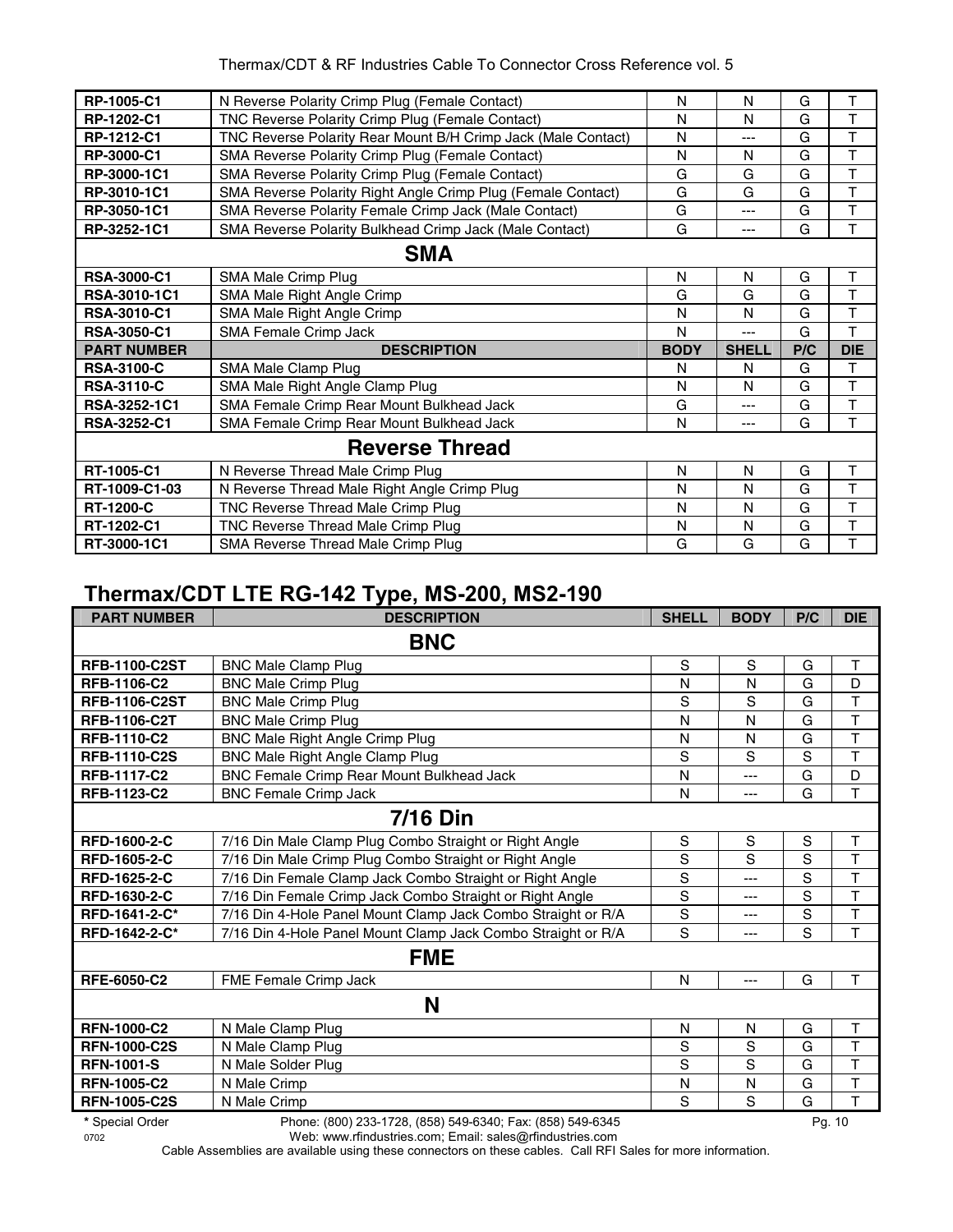| <b>RFN-1009-C2</b>  | N Male Right Angle Crimp                                | S            | S           | G           | T            |  |  |  |  |
|---------------------|---------------------------------------------------------|--------------|-------------|-------------|--------------|--|--|--|--|
| RFN-1022-8-C2       | N Female Crimp, Rear Mount Bulkhead                     | N            | $---$       | G           | T            |  |  |  |  |
| <b>RFN-1025-C2</b>  | N Female Solder Clamp                                   | S            | ---         | G           | T            |  |  |  |  |
| <b>RFN-1027-C2</b>  | N Female Crimp Jack                                     | S            | ---         | G           | $\mathsf T$  |  |  |  |  |
|                     | <b>TNC</b>                                              |              |             |             |              |  |  |  |  |
| <b>RFT-1200-C2</b>  | <b>TNC Male Clamp</b>                                   | N            | N           | S           | $\mathsf{T}$ |  |  |  |  |
| RFT-1202-C2         | <b>TNC Male Crimp</b>                                   | N            | N           | G           | D            |  |  |  |  |
| <b>RFT-1202-C2T</b> | <b>TNC Male Crimp</b>                                   | $\mathsf{N}$ | N           | G           | T            |  |  |  |  |
| RFT-1212-C2         | TNC Female Crimp Rear Mount Bulkhead Jack               | $\mathsf{N}$ | N           | G           | D            |  |  |  |  |
| RFT-1216-C2         | <b>TNC Female Crimp Jack</b>                            | ${\sf N}$    | N           | G           | D            |  |  |  |  |
| RFT-1218-C2         | TNC Male Right Angle Crimp Plug                         | $\mathsf{N}$ | N           | G           | $\mathsf T$  |  |  |  |  |
|                     | <b>UHF</b>                                              |              |             |             |              |  |  |  |  |
| <b>RFU-500</b>      | <b>UHF Male Solder Plug</b>                             | S            | N           | $\mathbf S$ | Dap          |  |  |  |  |
| <b>PART NUMBER</b>  | <b>DESCRIPTION</b>                                      | <b>SHELL</b> | <b>BODY</b> | P/C         | <b>DIE</b>   |  |  |  |  |
| <b>RFU-501</b>      | <b>UHF Male Solder Plug</b>                             | S            | S           | S           | T            |  |  |  |  |
| <b>RFU-504</b>      | UHF Male Push-On Ferrule Plug                           | $\mathsf{N}$ | N           | S           | Dap          |  |  |  |  |
| <b>RFU-505</b>      | <b>UHF Male Crimp Plug</b>                              | ${\sf N}$    | N           | S           | Dap          |  |  |  |  |
| <b>RFU-505-ST</b>   | <b>UHF Male Crimp Plug</b>                              | S            | $\mathsf S$ | S           | Τ            |  |  |  |  |
| <b>RFU-505-5</b>    | <b>UHF Male Crimp Plug</b>                              | N            | N           | N           | D            |  |  |  |  |
| <b>RFU-520-C2</b>   | <b>UHF Female Clamp Jack</b>                            | N            | $---$       | S           | T            |  |  |  |  |
| <b>RFU-530</b>      | Reducer/Adapter, Use with RFU-500 & 501; UG-175/U       | ---          | N           | ---         | ---          |  |  |  |  |
| <b>RFU-530-S</b>    | Reducer/Adapter, Use with RFU-500 & 501; UG-175/U       | ---          | $\mathbf S$ | ---         | ---          |  |  |  |  |
| <b>RFU-530-Z*</b>   | Reducer/Adapter, Use with RFU-500 & 501; UG-175/U       | ---          | N           | ---         | ---          |  |  |  |  |
|                     | <b>Mini-UHF</b>                                         |              |             |             |              |  |  |  |  |
| <b>RFU-600-1C2</b>  | Mini-UHF Male Crimp Plug                                | N            | N           | G           | D            |  |  |  |  |
| <b>RFU-601-C2</b>   | Mini-UHF Female Crimp Jack                              | N            | N           | S           | D            |  |  |  |  |
|                     | <b>Reverse Polarity</b>                                 |              |             |             |              |  |  |  |  |
| RP-1106-C2          | <b>BNC Reverse Polarity Crimp Plug (Female Contact)</b> | N            | N           | G           | T            |  |  |  |  |
| RP-1202-C2          | TNC Reverse Polarity Crimp Plug (Female Contact)        | N            | N           | G           | $\sf T$      |  |  |  |  |
| <b>RP-3000-C2</b>   | SMA Reverse Polarity Crimp Plug (Female Contact)        | N            | N           | G           | $\mathsf{T}$ |  |  |  |  |
|                     | <b>SMA</b>                                              |              |             |             |              |  |  |  |  |
| RSA-3000-1C2        | SMA Male Crimp Plug                                     | G            | G           | G           | $\top$       |  |  |  |  |
| <b>RSA-3000-C2</b>  | SMA Male Crimp Plug                                     | ${\sf N}$    | ${\sf N}$   | G           | T            |  |  |  |  |
| <b>RSA-3010-C2</b>  | SMA Male Right Angle Crimp Plug                         | N            | N           | G           | $\sf T$      |  |  |  |  |
| <b>RSA-3050-C2</b>  | SMA Female Crimp Jack                                   | $\mathsf{N}$ | ---         | G           | $\mathsf T$  |  |  |  |  |
| <b>RSA-3100-C2</b>  | SMA Male Solder Clamp Plug                              | N            | N           | G           | Τ            |  |  |  |  |
| <b>RSA-3252-C2</b>  | SMA Female Rear Mount Bulkhead Jack                     | N            |             | G           | T            |  |  |  |  |
| <b>RSA-3100-C2</b>  | SMA Male Solder Clamp Plug                              | N            | N           | G           | T            |  |  |  |  |
|                     | <b>Reverse Thread</b>                                   |              |             |             |              |  |  |  |  |
| RT-1005-C2          | N Reverse Thread Male Crimp Plug                        | ${\sf N}$    | N           | G           | Т            |  |  |  |  |
| RT-1202-C2          | TNC Reverse Thread Male Crimp Plug                      | ${\sf N}$    | N           | G           | T            |  |  |  |  |

#### **Thermax/CDT M17/029-RG59, RG-59 B/U, RG-62 A/U**

| <b>PART NUMBER</b> | <b>DESCRIPTION</b>                            | <b>BODY</b> | <b>SHELL</b> | P/C | <b>DIE</b> |
|--------------------|-----------------------------------------------|-------------|--------------|-----|------------|
|                    | <b>BNC</b>                                    |             |              |     |            |
| <b>RFB-1701-D</b>  | <b>BNC Male Clamp Plug</b>                    | Ν           |              | G   |            |
| <b>RFB-1705</b>    | <b>BNC Male Twist-on Plug</b>                 | Ν           | N            | S   |            |
| <b>RFB-1706-9</b>  | <b>BNC Male Crimp Plug (Quick Disconnect)</b> | N           |              | G   | D          |
| <b>RFB-1707-D</b>  | <b>BNC Male Crimp Plug</b>                    | Ν           |              | G   |            |

**\*** Special Order Phone: (800) 233-1728, (858) 549-6340; Fax: (858) 549-6345 Pg. 11

0702 Web: www.rfindustries.com; Email: sales@rfindustries.com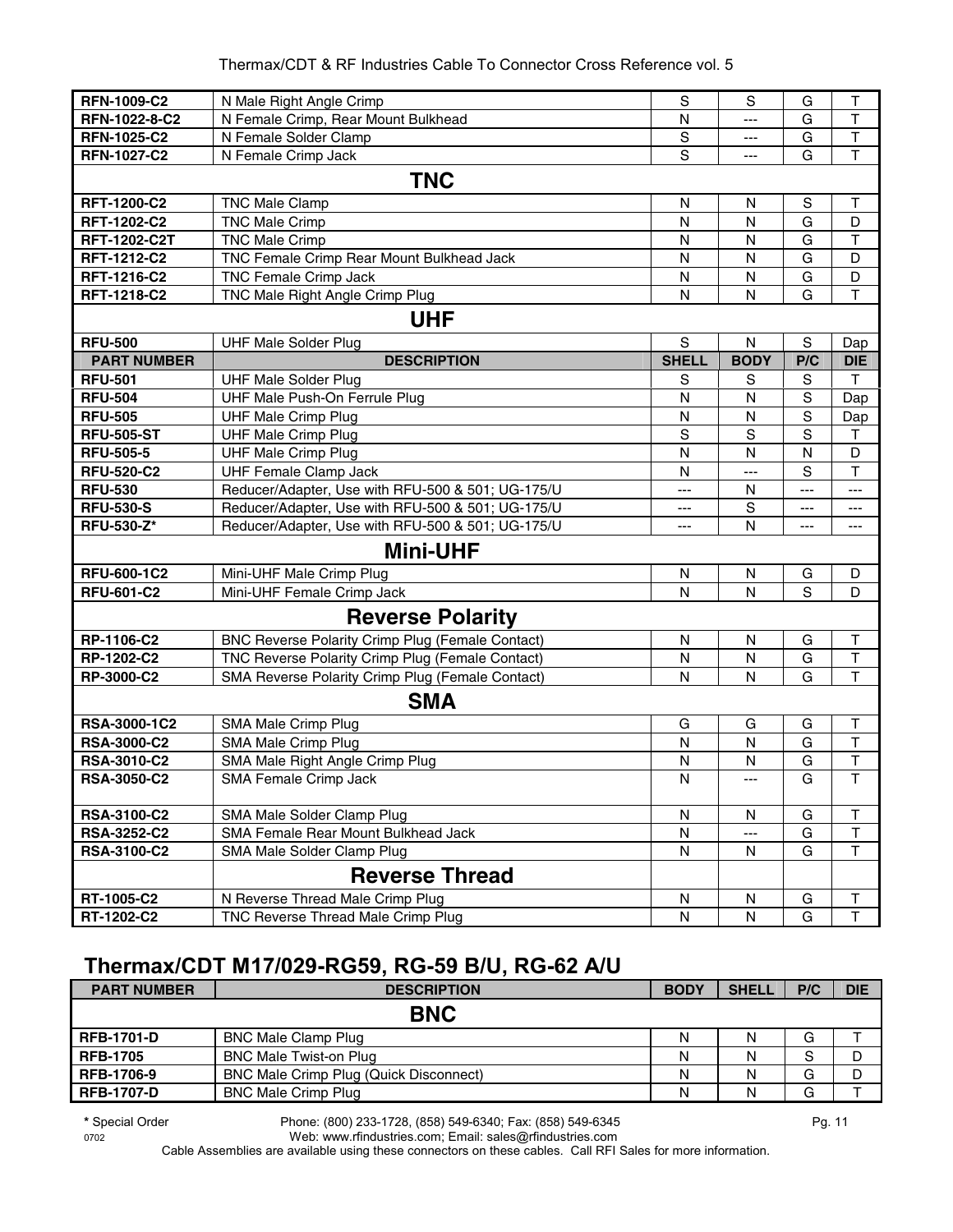| <b>RFB-1707-2</b>  | BNC Male Crimp Plug; UG-1789/U                       | N | N     | G | D |
|--------------------|------------------------------------------------------|---|-------|---|---|
| <b>RFB-1709-D*</b> | <b>BNC Male Right Angle Clamp Plug</b>               | N | N     | G |   |
| <b>RFB-1710-D</b>  | <b>BNC Male Right Angle Crimp Plug</b>               | N | N     | G |   |
| RFB-1710-D-05*     | BNC Male Right Angle Twist On Plug                   | N | N     | G |   |
| <b>RFB-1717</b>    | BNC Female Crimp Rear Mount Bulkhead Jack            | N | ---   | G | D |
| <b>RFB-1717-D</b>  | BNC Female Crimp Rear Mount Bulkhead Jack            | N | ---   | G |   |
| <b>RFB-1720</b>    | BNC Female Solder Clamp Socket; UG-261/U             | N | ---   | S |   |
| <b>RFB-1720-D*</b> | <b>BNC Female Clamp Jack</b>                         | N | ---   | G |   |
| <b>RFB-1722</b>    | <b>BNC Female Twist-on Socket Jack</b>               | N | $---$ | S | D |
| <b>RFB-1724</b>    | <b>BNC Female Crimp Jack</b>                         | N | ---   | G | D |
| <b>RFB-1724-D</b>  | <b>BNC Female Crimp Jack</b>                         | N | $---$ | G |   |
| <b>RFB-1760</b>    | <b>BNC Wall Plate Flush Mount Crimp Jack</b>         | N | ---   | G | D |
| <b>RFB-1761</b>    | <b>BNC Wall Plate Flush Mount Twist-on Jack</b>      | N | ---   | G | D |
|                    | <b>Mini Bayonet</b>                                  |   |       |   |   |
| <b>RFM-2000</b>    | Mini-Bayonet Female Crimp Cable Jack; Kings KM-59-23 | N | ---   | G |   |

| <b>PART NUMBER</b>  | <b>DESCRIPTION</b>                                  | <b>BODY</b>  | <b>SHELL</b> | P/C         | <b>DIE</b>  |
|---------------------|-----------------------------------------------------|--------------|--------------|-------------|-------------|
|                     | N                                                   |              |              |             |             |
| <b>RFN-1001-S</b>   | N Male Solder Plug                                  | S            | S            | G           | $\mathsf T$ |
| <b>RFN-1904-1N</b>  | N Male Clamp Solder Plug; UG-603/U, A/U             | N            | N            | G           | T           |
| <b>RFN-1904-1S</b>  | N Male Clamp Solder Plug; UG-603/U, A/U             | $\mathbf S$  | $\mathsf{s}$ | G           | T           |
| <b>RFN-1907-2S</b>  | N Male Crimp Plug                                   | S            | S            | G           | T           |
|                     | <b>TNC</b>                                          |              |              |             |             |
| RFT-1801*           | <b>TNC Male Clamp Solder Plug</b>                   | N            | N            | S           | Τ           |
| <b>RFT-1803-1</b>   | TNC Male Crimp Plug (Captive Pin); MS39012/26-0012  | N            | N            | G           | D           |
| <b>RFT-1805</b>     | TNC Male Solderless Plug; Amphenol 31-5061          | N            | N            | S           | D           |
| <b>RFT-1807</b>     | TNC Male Twist on Plug; AMP 221983-1                | N            | N            | $\mathbf S$ | D           |
| <b>RFT-1813</b>     | TNC Female Crimp Bulkhead; MS39012/28-0012          | N            | ---          | G           | D           |
| <b>RFT-1815</b>     | TNC Female Twist on Cable Jack                      | N            | ---          | S           | D           |
|                     | <b>UHF</b>                                          |              |              |             |             |
| <b>RFU-500</b>      | UHF Solder Plug; PL-259; Use with RFU-531 Reducer   | S            | N            | S           | Dap         |
| <b>RFU-501</b>      | UHF Solder Plug; PL-259; Use with RFU-531-S Reducer | $\mathbf S$  | S            | $\mathbf S$ | т           |
| <b>RFU-506</b>      | <b>UHF Male Crimp Plug</b>                          | N            | N            | S           | Dap         |
| <b>RFU-520-D-03</b> | <b>UHF Female Clamp Jack</b>                        | N            | ---          | G           | T           |
| <b>RFU-531</b>      | Adapter/Reducer; Use with RFU-500                   | N            | N            | ---         | $---$       |
| <b>RFU-531-S</b>    | Adapter/Reducer; Use with RFU-501                   | ---          | S            | ---         | ---         |
| RFU-531-Z*          | Adapter/Reducer; Use with RFU-501                   | ---          | S            | ---         | $---$       |
|                     | <b>Mini-UHF</b>                                     |              |              |             |             |
| <b>RFU-601-5</b>    | Mini-UHF Female Crimp Jack                          | N            | ---          | $\mathbf S$ | T           |
|                     | <b>MHV</b>                                          |              |              |             |             |
| <b>RHV-100-D</b>    | Medium High Voltage Male Clamp Plug                 | N            | N            | G           | T           |
| <b>RHV-106-D</b>    | Medium High Voltage Male Crimp Plug                 | N            | N            | G           | T           |
| <b>RHV-124-D</b>    | Medium High Voltage Female Clamp Jack               | $\mathsf{N}$ | $---$        | G           | T           |

## **Thermax/CDT M17/110-RG302, RGU-302**

| <b>PART NUMBER</b>  | <b>DESCRIPTION</b>                               | <b>BODY</b> | <b>SHELL</b> | P/C    | <b>DIE</b> |
|---------------------|--------------------------------------------------|-------------|--------------|--------|------------|
|                     | <b>BNC</b>                                       |             |              |        |            |
| <b>RFB-1707-D2</b>  | <b>BNC Male Crimp Plug</b>                       | N           | N            | ⌒<br>G |            |
| <b>RFB-1717-D2*</b> | <b>BNC Female Crimp Rear Mount Bulkhead Jack</b> | N           | $---$        | G      |            |

**\*** Special Order Phone: (800) 233-1728, (858) 549-6340; Fax: (858) 549-6345 Pg. 12

0702 Web: www.rfindustries.com; Email: sales@rfindustries.com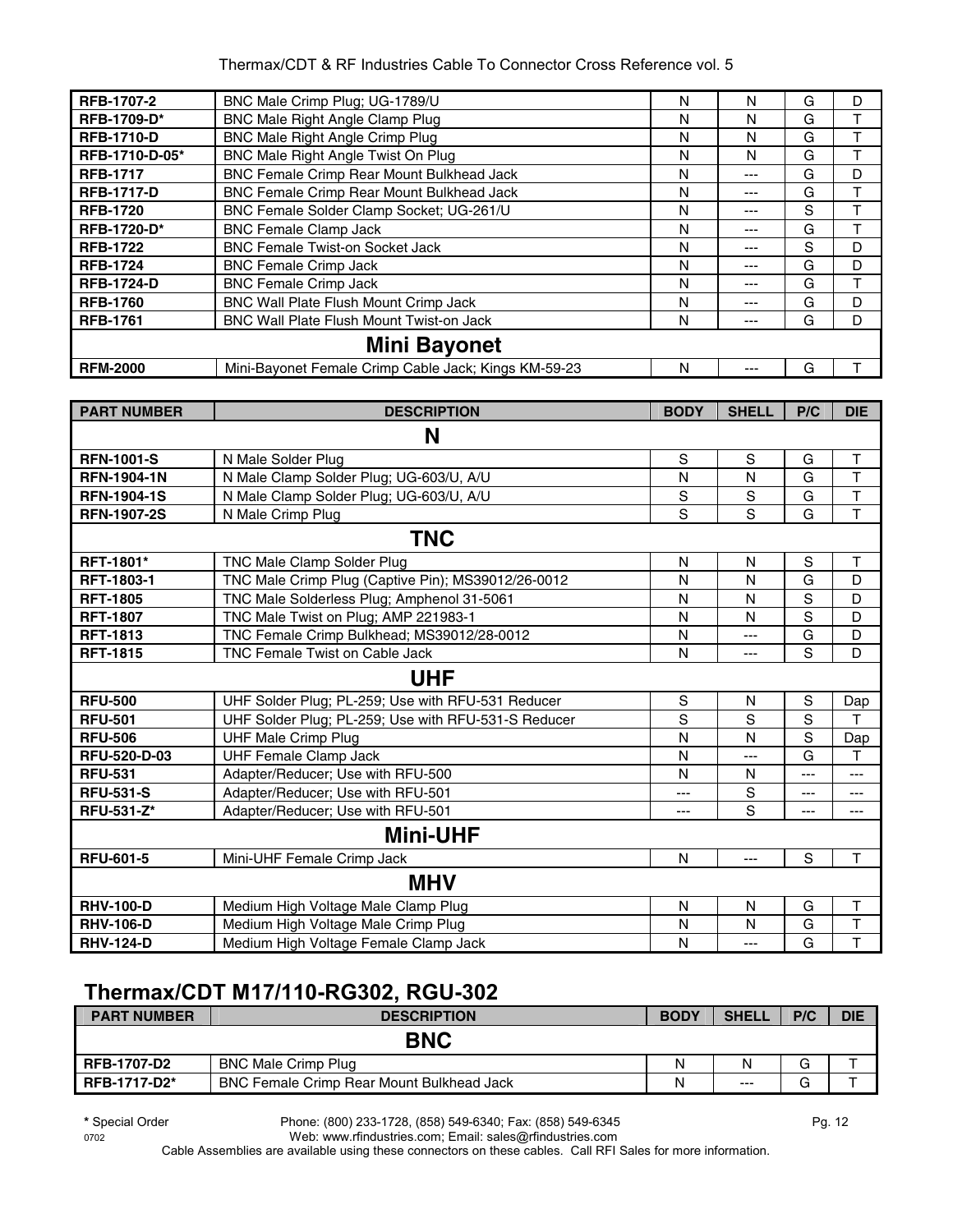#### **Thermax/CDT M17/163-00001**

| <b>PART NUMBER</b>  | <b>DESCRIPTION</b>                                                       | <b>BODY</b>             | <b>SHELL</b>   | P/C            | <b>DIE</b>              |  |  |  |
|---------------------|--------------------------------------------------------------------------|-------------------------|----------------|----------------|-------------------------|--|--|--|
| <b>BNC</b>          |                                                                          |                         |                |                |                         |  |  |  |
| <b>RFB-1101-1EN</b> | BNC Male Clamp Solder Plug; UG-959A/U                                    | N                       | N              | G              | D                       |  |  |  |
| <b>7/16 Din</b>     |                                                                          |                         |                |                |                         |  |  |  |
| RFD-1600-2-E        | Male Clamp Combination Connector Straight or Right Angle                 | ${\mathsf S}$           | ${\sf S}$      | $\mathbb S$    | т                       |  |  |  |
| RFD-1605-2-E        | Male Crimp Combination Connector Straight or Right Angle                 | S                       | S              | $\overline{s}$ | $\mathsf{T}$            |  |  |  |
| RFD-1625-2-E        | Female Clamp Combination Connector Straight or Right Angle               | $\mathbb S$             | $---$          | $\mathbf S$    | $\mathsf T$             |  |  |  |
| RFD-1630-2-E        | Female Crimp Combination Connector Straight or Right Angle               | $\mathbf S$             | $---$          | $\mathbb S$    | $\sf T$                 |  |  |  |
| RFD-1641-2-E*       | Female 4 Hole Flange Clamp Combination Connector Straight or             | $\overline{s}$          | ---            | $\overline{s}$ | $\overline{\mathsf{T}}$ |  |  |  |
|                     | <b>Right Angle</b>                                                       |                         |                |                |                         |  |  |  |
| RFD-1642-2-E*       | Female 4 Hole Flange Crimp Combination Connector Straight or             | S                       | ---            | S              | $\overline{1}$          |  |  |  |
|                     | <b>Right Angle</b>                                                       |                         |                |                |                         |  |  |  |
|                     | N                                                                        |                         |                |                |                         |  |  |  |
| <b>PART NUMBER</b>  | <b>DESCRIPTION</b>                                                       | <b>BODY</b>             | <b>SHELL</b>   | P/C            | <b>DIE</b>              |  |  |  |
| <b>RFN-1001-S</b>   | N Male Solder Plug                                                       | $\mathbb S$             | S              | G              | т                       |  |  |  |
| <b>RFN-1002-1N</b>  | N Male Solder Clamp Plug                                                 | N                       | N              | G              | T                       |  |  |  |
| <b>RFN-1002-1S</b>  | N Male Solder Clamp Plug                                                 | S                       | $\mathbf S$    | G              | $\overline{\mathsf{T}}$ |  |  |  |
| <b>RFN-1006-3E</b>  | N Male Crimp Plug; UG-1681/U                                             | $\mathbf S$             | $\mathbf S$    | G              | $\mathsf T$             |  |  |  |
| <b>RFN-1008-3E</b>  | N Male Right Angle Clamp Plug                                            | $\mathbf S$             | $\mathbf S$    | G              | $\mathsf T$             |  |  |  |
| <b>RFN-1009-3E</b>  | N Male Right Angle Crimp Plug                                            | $\overline{s}$          | S              | G              | $\overline{\mathsf{T}}$ |  |  |  |
| RFN-1021-7*         | N Female 4-Hole Flange Panel Mount Clamp                                 | $\overline{s}$          | ---            | G              | $\overline{\mathsf{T}}$ |  |  |  |
| RFN-1024-1          | N Female Cable Clamp Jack; UG-23D/U, F/U                                 | $\overline{s}$          | ---            | G              | $\overline{\mathsf{T}}$ |  |  |  |
| <b>RFN-1028</b>     | N Female Crimp Jack                                                      | $\overline{s}$          | ---            | G              | $\overline{\mathsf{T}}$ |  |  |  |
|                     | <b>TNC</b>                                                               |                         |                |                |                         |  |  |  |
| RFT-1218-E*         | TNC Male Right Angle Crimp Plug                                          | $\mathsf{N}$            | N              | G              | T                       |  |  |  |
| <b>RFT-1219-E</b>   | TNC Male Right Angle Clamp Plug                                          | N                       | $\mathsf{N}$   | G              | T                       |  |  |  |
|                     | <b>UHF</b>                                                               |                         |                |                |                         |  |  |  |
| <b>RFU-500</b>      | UHF Solder Plug; PL-259                                                  | $\mathbb S$             | ${\sf N}$      | ${\mathsf S}$  | Dap                     |  |  |  |
| <b>RFU-501</b>      | UHF Solder Plug; PL-259                                                  | $\overline{s}$          | $\overline{s}$ | $\overline{s}$ | т                       |  |  |  |
| <b>RFU-503</b>      | UHF Male, Waterproof Plug (w/ Silicon Rubber O-Rings / Seals);<br>PL-259 | $\mathsf{N}$            | N              | S              | $\overline{1}$          |  |  |  |
| <b>RFU-507</b>      | <b>UHF Male Crimp Plug</b>                                               | N                       | N              | S              | Dap                     |  |  |  |
| <b>RFU-507-S</b>    | <b>UHF Male Crimp Plug</b>                                               | $\mathsf S$             | $\mathbf S$    | $\mathbf S$    | Dap                     |  |  |  |
| <b>RFU-507-ST</b>   | <b>UHF Male Crimp Plug</b>                                               | S                       | S              | $\mathbf S$    | Т                       |  |  |  |
| <b>RFU-520-1E</b>   | UHF Female Cable Clamp Jack                                              | N                       | ---            | S              | T                       |  |  |  |
|                     | <b>MHV</b>                                                               |                         |                |                |                         |  |  |  |
| <b>RHV-100-E</b>    | Medium High Voltage Male Clamp Plug                                      | $\overline{\mathsf{N}}$ | N              | G              | $\mathsf T$             |  |  |  |

### **Thermax/CDT M17/075-RG214, M17/164-00001, RG-214 /U**

| <b>PART NUMBER</b> | <b>DESCRIPTION</b>           | <b>BODY</b> | <b>SHELL</b> | P/C | <b>DIE</b> |
|--------------------|------------------------------|-------------|--------------|-----|------------|
|                    | N                            |             |              |     |            |
| <b>RFN-1001-S</b>  | N Male Solder Plug           | S           | S            | G   |            |
| <b>RFN-1006-3F</b> | N Male Crimp Plug; UG-1682/U | S           | S            | G   |            |
| <b>RFN-1009-3F</b> | N Male R/A Crimp Plug        | S           | S            | G   |            |
|                    | <b>UHF</b>                   |             |              |     |            |
| <b>RFU-500</b>     | UHF Solder Plug; PL-259      | S           | N            | S   | Dap        |
| <b>RFU-501</b>     | UHF Solder Plug; PL-259      | S.          | S            | S   |            |

**\*** Special Order Phone: (800) 233-1728, (858) 549-6340; Fax: (858) 549-6345 Pg. 13

0702 Web: www.rfindustries.com; Email: sales@rfindustries.com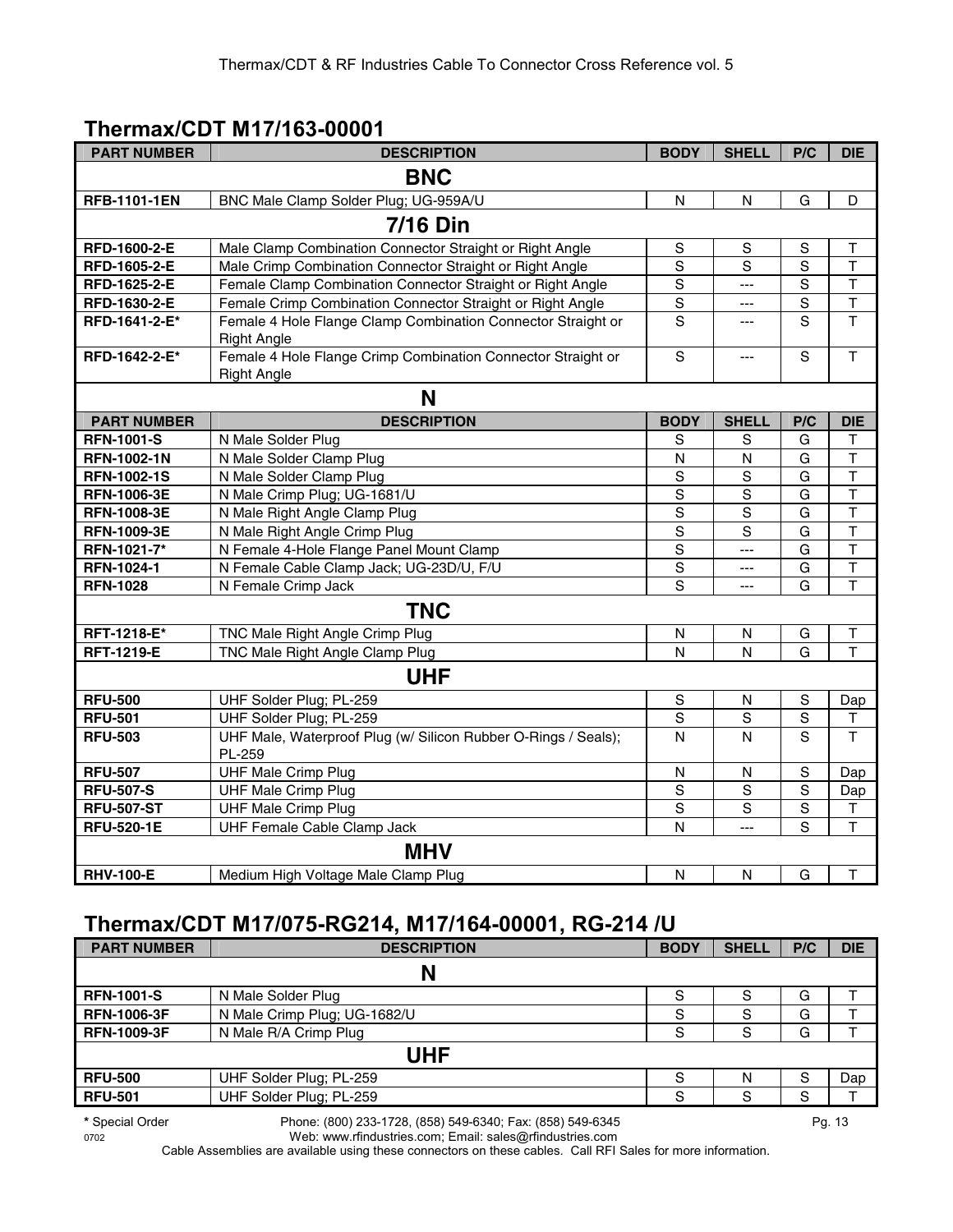| <b>RFU-503</b>     | UHF Male, Waterproof Plug (w/ Silicon Rubber O-Rings / Seals);<br><b>PL-259</b> | Ν | N       |  |
|--------------------|---------------------------------------------------------------------------------|---|---------|--|
| <b>RFU-507-STF</b> | UHF Male Crimp Plug                                                             |   |         |  |
| <b>RFU-520-1E</b>  | UHF Female Cable Clamp Jack                                                     | N | $- - -$ |  |

#### **Thermax/CDT LTE RG-393 Type, M17/127-RG393, M17/174-00001, MS-400, RG-393 MAX, RGS-393, RGU-393**

| <b>PART NUMBER</b>  | <b>DESCRIPTION</b>                                       | <b>BODY</b> | <b>SHELL</b> | P/C | <b>DIE</b> |  |  |  |  |
|---------------------|----------------------------------------------------------|-------------|--------------|-----|------------|--|--|--|--|
|                     | <b>BNC</b>                                               |             |              |     |            |  |  |  |  |
| <b>RFB-1101-1SI</b> | <b>BNC Male Clamp Plug</b>                               | S           | S            | G   |            |  |  |  |  |
|                     | <b>7/16 Din</b>                                          |             |              |     |            |  |  |  |  |
| <b>RFD-1600-2-E</b> | 7/16 Din Male Clamp Plug Combo Straight or Right Angle   | S           | S            | S   |            |  |  |  |  |
| <b>RFD-1604-21</b>  | 7/16 Din Male Crimp Plug Combo Straight or Right Angle   | S           | S            | S   |            |  |  |  |  |
| RFD-1605-2-E        | 7/16 Din Male Crimp Plug Combo Straight or Right Angle   | S           | S            | S   |            |  |  |  |  |
| RFD-1625-2-E        | 7/16 Din Female Clamp Jack Combo Straight or Right Angle | S           | $---$        | S   |            |  |  |  |  |
| <b>RFD-1630-2-E</b> | 7/16 Din Female Clamp Jack Combo Straight or Right Angle | S           | ---          | S   |            |  |  |  |  |

| <b>PART NUMBER</b>  | <b>DESCRIPTION</b>                                                               | <b>BODY</b>    | <b>SHELL</b>   | P/C            | <b>DIE</b>   |
|---------------------|----------------------------------------------------------------------------------|----------------|----------------|----------------|--------------|
| RFD-1641-2-E*       | 7/16 Din Female 4 Hole Flange Clamp Jack Combo Straight or<br><b>Right Angle</b> | S              | ---            | S              | T            |
| RFD-1642-2-E*       | 7/16 Din Female 4 Hole Flange Crimp Jack Combo Straight or<br><b>Right Angle</b> | S              | ---            | S              | T            |
|                     | N                                                                                |                |                |                |              |
| <b>RFN-1001-S</b>   | N Male Solder Plug                                                               | S              | S              | G              | Τ            |
| <b>RFN-1002-1SI</b> | N Male Solder Clamp Plug                                                         | $\overline{s}$ | $\mathsf S$    | G              | T            |
| <b>RFN-1006-3I</b>  | N Male Crimp Plug; UG-1681/U                                                     | S              | S              | G              | T            |
| <b>RFN-1009-31</b>  | N Male Right Angle Crimp Plug                                                    | S              | S              | G              | T            |
| <b>RFN-1024-1SI</b> | N Female Cable Clamp Jack; UG-23D/U, F/U                                         | S              | ---            | G              | T            |
| <b>RFN-1028-SI</b>  | N Female Crimp Cable Jack; UG-1688/U                                             | S              | ---            | G              | T            |
|                     | <b>TNC</b>                                                                       |                |                |                |              |
| RFT-1201-l*         | TNC Male Clamp Plug                                                              | $\mathsf{N}$   | $\mathsf{N}$   | G              | $\mathsf T$  |
| <b>RFT-1201-SI</b>  | TNC Male Clamp Plug                                                              | S              | S              | G              | Ť            |
| <b>RFT-1214-I</b>   | TNC Female Clamp Jack                                                            | N              | ---            | G              | $\mathsf{T}$ |
|                     | <b>UHF</b>                                                                       |                |                |                |              |
| <b>RFU-500</b>      | <b>UHF Male Solder Plug</b>                                                      | S              | N              | $\mathbb S$    | Dap          |
| <b>RFU-501</b>      | <b>UHF Male Solder Plug</b>                                                      | S              | S              | S              | $\mathsf T$  |
| <b>RFU-503</b>      | UHF Male Clamp Plug, Waterproof w/Silicon Rubber O-Rings                         | N              | N              | S              | T            |
| <b>RFU-507-SI</b>   | <b>UHF Male Crimp Plug</b>                                                       | $\mathbf S$    | S              | $\mathbf S$    | T            |
| <b>RFU-520-I*</b>   | <b>UHF Female Clamp Jack</b>                                                     | N              | $\overline{a}$ | $\overline{s}$ | $\mathsf{T}$ |
|                     | <b>Reverse Polarity</b>                                                          |                |                |                |              |
| RP-1006-3I          | N Reverse Polarity Male Crimp Plug                                               | N              | N              | G              | Τ            |
| RP-1028-I           | N Reverse Polarity Female Crimp Jack                                             | N              | $\mathsf{N}$   | G              | $\mathsf T$  |
| RP-1202-I           | TNC Reverse Polarity Male Crimp Plug                                             | N              | ---            | G              | T            |
| <b>RP-1216-I</b>    | TNC Reverse Polarity Female Crimp Jack                                           | N              | ---            | G              | Ť            |
| <b>RP-3000-I</b>    | SMA Reverse Polarity Male Crimp Plug                                             | N              | N              | G              | T            |
|                     | <b>SMA</b>                                                                       |                |                |                |              |
| <b>RSA-3000-I</b>   | SMA Male Crimp Plug                                                              | $\mathsf{N}$   | $\mathsf{N}$   | G              | $\mathsf T$  |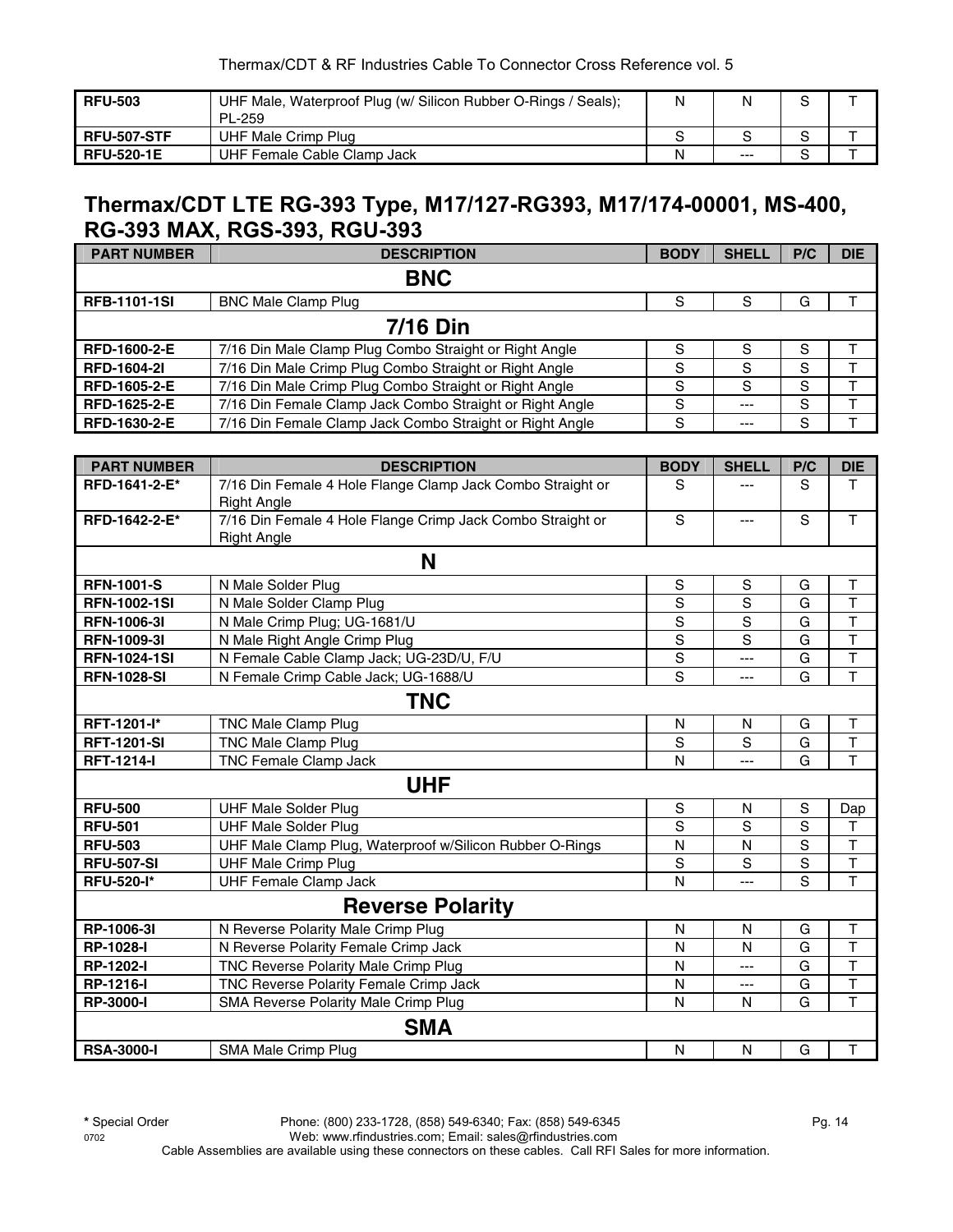#### **Thermax/CDT MS2-480**

| <b>PART NUMBER</b> | <b>DESCRIPTION</b>                                       | <b>BODY</b> | <b>SHELL</b> | P/C | <b>DIE</b> |
|--------------------|----------------------------------------------------------|-------------|--------------|-----|------------|
|                    | <b>7/16 DIN</b>                                          |             |              |     |            |
| RFD-1600-2L1*      | 7/16 Din Male Clamp Plug Combo Straight or Right Angle   | S           | S            | S   | т          |
| RFD-1601-2L1*      | 7/16 Din Male Clamp Plug Straight                        | S           | S            | S   |            |
| RFD-1605-2-L1*     | 7/16 Din Male Crimp Plug Combo Straight or Right Angle   | S           | S            | S   |            |
| RFD-1625-2-L1*     | 7/16 Din Female Clamp Jack Combo Straight or Right Angle | S           | ---          | S   | ᠇          |
| RFD-1626-2L1       | 7/16 Din Female Clamp Jack Straight                      | S           | ---          | S   | т          |
| RFD-1630-2-L1*     | 7/16 Din Female Crimp Jack Combo Straight or Right Angle | S           | ---          | S   |            |
|                    | N                                                        |             |              |     |            |
| RFN-1002-2L1*      | N Male Clamp Plug                                        | S           | S            | G   |            |
| RFN-1024-2L1*      | N Female Clamp Jack                                      | S           | ---          | G   |            |
|                    | <b>TNC</b>                                               |             |              |     |            |
| RFT-1201-2L1*      | TNC Male Clamp Plug                                      | S           | S            | G   |            |
|                    | <b>UHF</b>                                               |             |              |     |            |
| RFU-502-2L1*       | UHF Male Clamp Plug                                      | S           | S            | G   |            |

#### **Thermax/CDT M17/112-RG304, M17/171-00001, RGS-304, RGU-304**

| <b>PART NUMBER</b> | <b>DESCRIPTION</b>                    | <b>BODY</b> | <b>SHELL</b> | P/C | <b>DIE</b> |  |  |  |
|--------------------|---------------------------------------|-------------|--------------|-----|------------|--|--|--|
|                    | <b>BNC</b>                            |             |              |     |            |  |  |  |
|                    | BNC Male Clamp Solder Plug; UG-959A/U |             | N            | G   | D          |  |  |  |
|                    | N                                     |             |              |     |            |  |  |  |
| <b>RFN-1006-L6</b> | N Male Crimp Plug                     | N           | N            | G   |            |  |  |  |
|                    | <b>Reverse Polarity</b>               |             |              |     |            |  |  |  |
| RP-1202-L6         | TNC Reverse Polarity Male Crimp Plug  | N           | N            | G   |            |  |  |  |

#### **Thermax/CDT MS2-140**

| <b>PART NUMBER</b> | <b>DESCRIPTION</b>                                       | <b>BODY</b> | <b>SHELL</b> | P/C | <b>DIE</b> |  |  |
|--------------------|----------------------------------------------------------|-------------|--------------|-----|------------|--|--|
|                    | <b>BNC</b>                                               |             |              |     |            |  |  |
| <b>RFB-1107-7</b>  | BNC Male Crimp Plug; for Motorola White PTFE             | N           | N            | G   |            |  |  |
|                    | Ν                                                        |             |              |     |            |  |  |
| <b>RFN-1005-7</b>  | N Male Crimp Plug; for Motorola White PTFE               | S           | S            |     | G          |  |  |
|                    | <b>TNC</b>                                               |             |              |     |            |  |  |
| <b>RFT-1202-7</b>  | TNC Male Crimp Plug; for Motorola White PTFE             | N           | N            | G   | D          |  |  |
| <b>RFT-1202-7T</b> | TNC Male Crimp Plug; for Motorola White PTFE             | N           | N            | G   |            |  |  |
|                    | <b>Mini-UHF</b>                                          |             |              |     |            |  |  |
| <b>RFU-600-7</b>   | Mini-UHF Male Crimp Plug; for Motorola White PTFE        | N           | N            | G   |            |  |  |
|                    | <b>SMA</b>                                               |             |              |     |            |  |  |
| <b>RSA-3010-7</b>  | SMA Male Right Angle Crimp Plug; for Motorola White PTFE | N           | N            | G   |            |  |  |

## **Thermax/CDT LTE RG-179 Type, M17/094-RG179, M17/136-00001, RG-179 A/U, RG-187A/U, RGU-179, U75-738CSPA**

| <b>PART NUMBER</b> | <b>DESCRIPTION</b> | <b>BODY</b> | <b>SHEL</b> | P/C | <b>DIE</b> |
|--------------------|--------------------|-------------|-------------|-----|------------|
|                    |                    |             |             |     |            |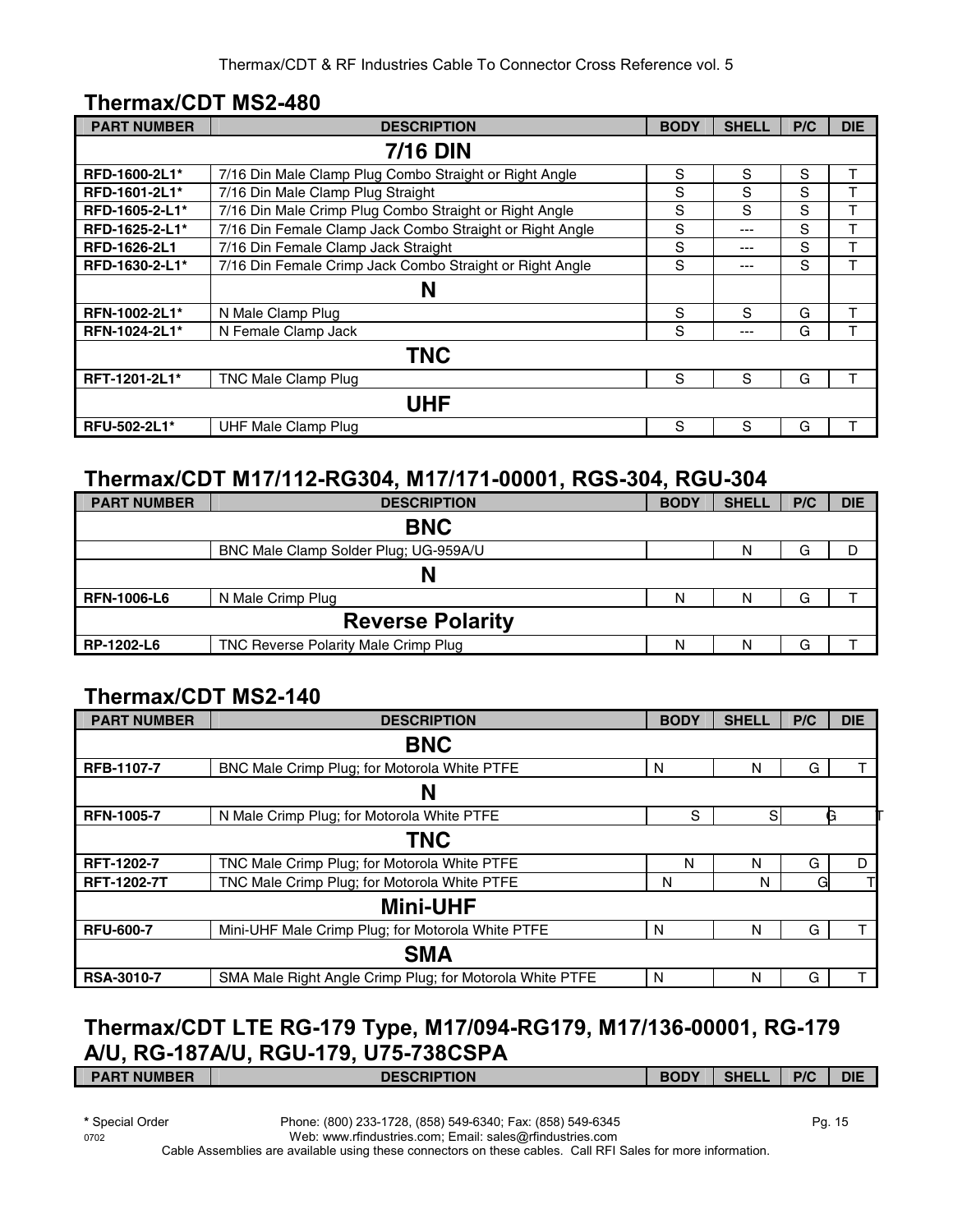|                    | <b>BNC</b>                                            |   |     |   |   |
|--------------------|-------------------------------------------------------|---|-----|---|---|
| <b>RFB-1707-S</b>  | <b>BNC Male Crimp Plug</b>                            | N | N   | G |   |
| <b>RFB-1710-S*</b> | <b>BNC Male Right Angle Crimp Plug</b>                | N | N   | G | D |
| <b>RFB-1717-S</b>  | BNC Female Crimp Rear Mount Bulkhead Jack             | N | --- | G |   |
| <b>RFB-1724-S</b>  | <b>BNC Female Crimp Jack</b>                          | N | --- | G |   |
|                    | Mini-SMB 75 Ohm                                       |   |     |   |   |
| RSB-200-1-179      | SMB Crimp Plug, for RG-179/U Only                     | G | --- | G |   |
| RSB-210-1-179      | SMB Right Angle Crimp Plug, for RG-179/U Only         | G | --- | G |   |
| RSB-220-1-179      | SMB Crimp Jack, for RG-179/U Only                     | G | --- | G |   |
| RSB-221-1-179      | SMB Bulkhead Crimp Jack, for RG-179/U Only            | G | --- | G |   |
|                    | SMB 75 Ohm                                            |   |     |   |   |
| RSB-300-1-179      | SMB Crimp Plug, for RG-179/U Only                     | G | --- | G |   |
| RSB-301-179        | SMB Crimp Plug, with Locking Shell, for RG-179/U Only | N | --- | G |   |
| RSB-310-1-179      | SMB Right Angle Crimp Plug, for RG-179/U Only         | G |     | G |   |

#### **Thermax/CDT M17/095-RG180, M17/137-00001, M17/139-00001, RG-180 B/U, RGU-180, U95-738BCCBPA, U95-738CSPA**

| <b>PART NUMBER</b>     | <b>DESCRIPTION</b>                               | <b>BODY</b> | <b>SHELL</b> | P/C | <b>DIE</b> |
|------------------------|--------------------------------------------------|-------------|--------------|-----|------------|
|                        | <b>BNC</b>                                       |             |              |     |            |
| <b>RFB-1707-S1</b>     | <b>BNC Male Crimp Plug</b>                       | N           | N            | G   | т          |
| <b>PART NUMBER</b>     | <b>DESCRIPTION</b>                               | <b>BODY</b> | <b>SHELL</b> | P/C | <b>DIE</b> |
| <b>RFB-1710-S1</b>     | BNC Male R/A Crimp Plug                          | N           | N            | G   |            |
| <b>RFB-1717-S1</b>     | <b>BNC Female Crimp Rear Mount Bulkhead Jack</b> | N           | ---          | G   | т          |
| <b>RFB-1724-S1</b>     | <b>BNC Female Crimp Jack</b>                     | N           | ---          | G   |            |
|                        | Mini-SMB 75 Ohm                                  |             |              |     |            |
| <b>RSB-200-1-179DS</b> | Mini-SMB Crimp Plug                              | G           | ---          | G   | т          |
| <b>RSB-210-1-179DS</b> | Mini-SMB Right Angle Crimp Plug                  | G           | ---          | G   | т          |
| <b>RSB-220-1-179DS</b> | Mini-SMB Crimp Jack                              | G           | ---          | G   | т          |
| RSB-221-1-179DS        | Mini-SMB Crimp Jack                              | G           | ---          | G   | т          |
|                        | SMB 75 Ohm                                       |             |              |     |            |
| RSB-300-1-179DS        | SMB Crimp Plug                                   | G           | ---          | G   | т          |
| <b>RSB-301-179DS</b>   | SMB Crimp Plug, with Locking Shell               | N           | ---          | G   |            |
| <b>RSB-310-1-179DS</b> | SMB Right Angle Crimp Plug                       | G           | ---          | G   |            |

#### **Thermax/CDT 670-047, 670-047XE, 670-047XV**

| <b>PART NUMBER</b> | <b>DESCRIPTION</b>     | <b>BODY</b> | <b>SHELL</b> | P/C                           | <b>DIE</b> |
|--------------------|------------------------|-------------|--------------|-------------------------------|------------|
|                    | <b>SMA</b>             |             |              |                               |            |
| RSA-3555-1-047     | <b>SMA Female Jack</b> | $\sim$      | ---          | $\overline{\phantom{1}}$<br>G |            |

#### **Thermax/CDT 670-086/50, 670-086/50XE, 670-086/50XV, MaxFlex .086/50**

| <b>PART NUMBER</b>   | <b>DESCRIPTION</b>           | <b>BODY</b> | <b>SHELL</b> | P/C | <b>DIE</b> |
|----------------------|------------------------------|-------------|--------------|-----|------------|
|                      | N                            |             |              |     |            |
| <b>RFN-1005-1SR1</b> | N Male Plug                  | N           | N            | G   |            |
| <b>RFN-1022-SR1</b>  | N Female Rear Mount Bulkhead | Ν           | $---$        | G   |            |
| RFN-1022-2SR1*       | N Female Rear Mount Bulkhead | Ν           | $---$        | G   |            |
|                      | <b>TNC</b>                   |             |              |     |            |

**\*** Special Order Phone: (800) 233-1728, (858) 549-6340; Fax: (858) 549-6345 Pg. 16

0702 Web: www.rfindustries.com; Email: sales@rfindustries.com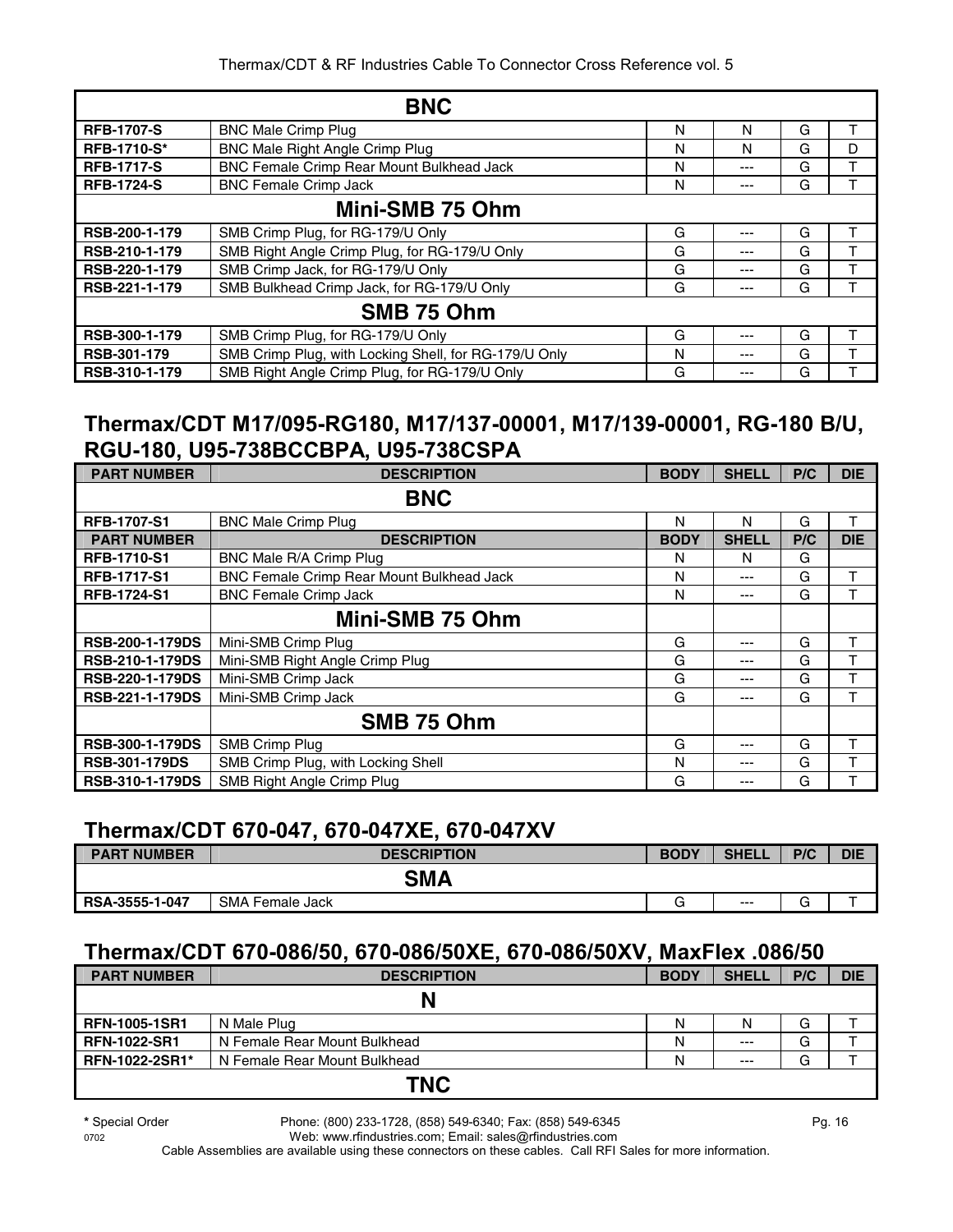| Thermax/CDT & RF Industries Cable To Connector Cross Reference vol. 5 |  |  |  |  |
|-----------------------------------------------------------------------|--|--|--|--|
|                                                                       |  |  |  |  |

| <b>RFT-1211-SR1*</b>  | <b>TNC Female Bulkhead Jack Front Mount</b>           | N | --- | G |   |  |  |
|-----------------------|-------------------------------------------------------|---|-----|---|---|--|--|
| <b>RFT-1212-SR1*</b>  | TNC Female Crimp Bulkhead Jack w/ Hex Flange & Gasket | N | --- | G |   |  |  |
| <b>SMA</b>            |                                                       |   |     |   |   |  |  |
| RSA-3500-1-085        | <b>SMA Male Plug</b>                                  | N | G   | G | т |  |  |
| <b>RSA-3500-085</b>   | <b>SMA Male Plug</b>                                  | N | N   | G |   |  |  |
| RSA-3505-085-03       | SMA Male Plug                                         | G | SS  | G | т |  |  |
| RSA-3510-1-085        | SMA Male Right Angle Plug                             | N | G   | G | T |  |  |
| <b>RSA-3510-085</b>   | SMA Male Right Angle Plug                             | N | N   | G | т |  |  |
| RSA-3550-1-085        | SMA Female 2-Hole Flange Panel Mount Jack             | N | --- | G | т |  |  |
| <b>RSA-3550-085</b>   | SMA Female 2-Hole Flange Panel Mount Jack             | N | --- | G | т |  |  |
| <b>RSA-3555-1SR1</b>  | SMA Female Jack                                       | N | --- | G | т |  |  |
| <b>RSA-3555-SR1</b>   | SMA Female Jack                                       | N | --- | G | т |  |  |
| <b>RSA-3560-1-SR1</b> | <b>SMA Female Rear Mount Jack</b>                     | N | --- | G |   |  |  |
| <b>RSA-3570-085</b>   | SMA Female 4-Hole Flange Panel Mount Jack             | N | --- | G | т |  |  |
| <b>SMB</b>            |                                                       |   |     |   |   |  |  |
| <b>RSB-4000-SR1*</b>  | SMB Crimp Plug                                        | N | --- | G | т |  |  |
| <b>RSB-4010-SR1*</b>  | SMB Right Angle Crimp Plug                            | N |     | G |   |  |  |

## **Thermax/CDT 670-141, 670-141XE, 670-141XV, MaxFlex .141**

| <b>PART NUMBER</b>    | <b>DESCRIPTION</b>                               | <b>BODY</b> | <b>SHELL</b> | P/C    | <b>DIE</b> |
|-----------------------|--------------------------------------------------|-------------|--------------|--------|------------|
| <b>BNC</b>            |                                                  |             |              |        |            |
| <b>RFB-1117-1SR2*</b> | <b>BNC Female Crimp Rear Mount Bulkhead Jack</b> |             | $---$        | $\sim$ |            |

| <b>PART NUMBER</b>   | <b>DESCRIPTION</b>                                                | <b>BODY</b> | <b>SHELL</b> | P/C | <b>DIE</b> |  |  |
|----------------------|-------------------------------------------------------------------|-------------|--------------|-----|------------|--|--|
| <b>7/16 Din</b>      |                                                                   |             |              |     |            |  |  |
| <b>RFD-1607-2SR2</b> | 7/16 Din Male Plug                                                | S           | S            | S   | т          |  |  |
| RFD-1627-2SR2*       | 7/16 Din Female Jack                                              | S           | ---          | S   | T          |  |  |
| <b>RFD-1644-2SR2</b> | 7/16 Din Female 4-Hole Flange Panel Mount Jack                    | S           | $---$        | S   | T          |  |  |
| RFD-1647-2SR2*       | 7/16 Din Female Rear Mount Bulkhead Jack w/Lockwasher<br>& O-Ring | S           |              | S   | T          |  |  |
|                      | N                                                                 |             |              |     |            |  |  |
| RFN-1005-1SR2        | N Male Plug                                                       | N           | N            | G   | Т          |  |  |
| <b>RFN-1021-2SR2</b> | N Female 4-Hole Panel Mnt. Solder Jack                            | S           | ---          | G   | T          |  |  |
| <b>RFN-1022-SR2</b>  | N Female Rear Mount Bulkhead                                      | N           | ---          | G   | T          |  |  |
| RFN-1022-2SR2*       | N Female Rear Mount Bulkhead                                      | S           | ---          | G   | T          |  |  |
| <b>RFN-1028-1SR2</b> | N Female Solder Jack                                              | S           | ---          | G   | T          |  |  |
|                      | <b>SMA</b>                                                        |             |              |     |            |  |  |
| RSA-3500-1-141       | <b>SMA Male Plug</b>                                              | G           | G            | G   | T          |  |  |
| RSA-3500-141         | SMA Male Plug                                                     | N           | N            | G   | T          |  |  |
| RSA-3500-141-03      | SMA Male Plug                                                     | G           | SS           | G   | T          |  |  |
| RSA-3510-1-141       | SMA Male Right Angle Plug                                         | G           | G            | G   | T          |  |  |
| RSA-3510-141         | SMA Male Right Angle Plug                                         | N           | N            | G   | T          |  |  |
| <b>RSA-3555-1SR2</b> | <b>SMA Female Jack</b>                                            | G           | ---          | G   | T          |  |  |
| <b>RSA-3555-SR2</b>  | SMA Female Jack                                                   | N           | ----         | G   | T          |  |  |
| RSA-3560-141         | SMA Female Rear Mount Bulkhead Jack                               | N           | ---          | G   | T          |  |  |

## **Thermax/CDT 670-250**

| <b>PART NUMBER</b> | <b>DESCRIPTION</b>                                         | <b>BODY</b> | <b>SHELL</b> | P/C | <b>DIE</b> |
|--------------------|------------------------------------------------------------|-------------|--------------|-----|------------|
|                    | <b>7/16 DIN</b>                                            |             |              |     |            |
| * Special Order    | Phone: (800) 233-1728, (858) 549-6340; Fax: (858) 549-6345 |             |              |     | Pq. 17     |
| 0702               | Web: www.rfindustries.com; Email: sales@rfindustries.com   |             |              |     |            |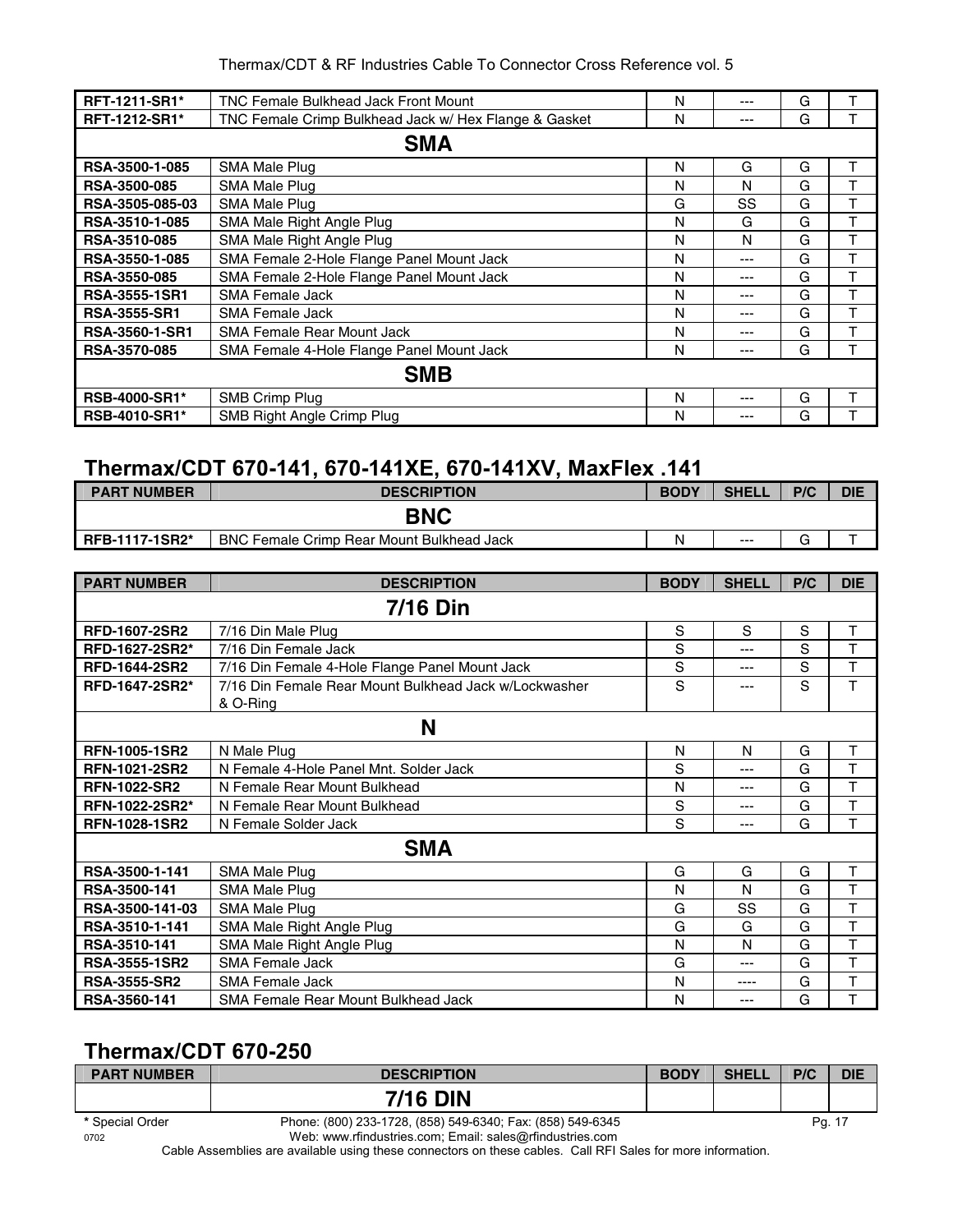| RFD-1607-2SR3*       | 7/16 Din Male Plug                                                  | S | S       | S |  |
|----------------------|---------------------------------------------------------------------|---|---------|---|--|
| RFD-1627-2SR3*       | 7/16 Din Female Jack                                                | S | $- - -$ | S |  |
| <b>RFD-1644-2SR3</b> | 7/16 Din Female 4-Hole Flange Panel Mount Jack                      | S | $- - -$ | S |  |
| RFD-1647-2SR3*       | 7/16 Din Female Rear Mount Bulkhead Jack w/ Lock washer<br>& O-Ring | S | $---$   | S |  |
|                      |                                                                     |   |         |   |  |
| <b>RFN-1022-SR3</b>  | N Female Rear Mount Bulkhead                                        | N | $- - -$ | G |  |
| <b>RFN-1028-1SR3</b> | N Female Solder Jack                                                | S | $---$   | G |  |

#### **Thermax/CDT MS-240, MS2-250**

| <b>PART NUMBER</b>  | <b>DESCRIPTION</b>                                        | <b>BODY</b>    | <b>SHELL</b>            | P/C         | <b>DIE</b>              |  |  |  |  |
|---------------------|-----------------------------------------------------------|----------------|-------------------------|-------------|-------------------------|--|--|--|--|
| <b>BNC</b>          |                                                           |                |                         |             |                         |  |  |  |  |
| <b>RFB-1101-1X</b>  | BNC Male Clamp Solder Plug; UG-959A/U                     | N              | N                       | G           | D                       |  |  |  |  |
| <b>RFB-1107-1X</b>  | <b>BNC Male Crimp Plug</b>                                | Ν              | N                       | G           | D                       |  |  |  |  |
| <b>RFB-1110-X</b>   | <b>BNC Male R/A Crimp Plug</b>                            | N              | N                       | G           | $\top$                  |  |  |  |  |
| <b>RFB-1124-1X</b>  | <b>BNC Female Crimp Jack</b>                              | N              | $\overline{a}$          | G           | D                       |  |  |  |  |
|                     | <b>7/16 Din</b>                                           |                |                         |             |                         |  |  |  |  |
| RFD-1600-2-X        | 7/16 Din Male Clamp Plug Combo Straight or Right Angle    | $\mathbf S$    | S                       | $\mathbb S$ | T                       |  |  |  |  |
| RFD-1605-2-X        | 7/16 Din Male Crimp Plug Combo Straight or Right Angle    | S              | $\overline{s}$          | S           | T                       |  |  |  |  |
| RFD-1625-2-X        | 7/16 Din Female Clamp Jack Combo Straight or Right Angle  | ${\mathsf S}$  | $\overline{a}$          | $\mathbf S$ | $\mathsf T$             |  |  |  |  |
| RFD-1630-2-X        | 7/16 Din Female Crimp Jack Combo Straight or Right Angle  | $\mathbf S$    | $\overline{a}$          | $\mathbf S$ | $\mathsf T$             |  |  |  |  |
| RFD-1641-2-X*       | 7/16 Din Female 4 Hole Flange Clamp Combo Straight or R/A | $\overline{s}$ | $-$ --                  | S           | T                       |  |  |  |  |
|                     | <b>FME</b>                                                |                |                         |             |                         |  |  |  |  |
| <b>RFE-6050-X</b>   | FME Female Crimp Jack                                     | N              | $---$                   | G           | Τ                       |  |  |  |  |
| <b>PART NUMBER</b>  | <b>DESCRIPTION</b>                                        | <b>BODY</b>    | <b>SHELL</b>            | P/C         | <b>DIE</b>              |  |  |  |  |
|                     | N                                                         |                |                         |             |                         |  |  |  |  |
| <b>RFN-1001-S</b>   | N Male Solder Plug                                        | $\mathbb S$    | $\mathbb S$             | G           | $\mathsf{T}$            |  |  |  |  |
| <b>RFN-1004-1SX</b> | N Male Clamp Plug                                         | $\mathbf S$    | S                       | G           | $\mathsf T$             |  |  |  |  |
| <b>RFN-1007-2SX</b> | N Male Crimp Plug                                         | S              | S                       | G           | $\mathsf T$             |  |  |  |  |
| <b>RFN-1009-X*</b>  | N Male Right Angle Crimp Plug                             | S              | S                       | G           | $\mathsf T$             |  |  |  |  |
| RFN-1009-X-04       | N Male Right Angle Crimp Plug                             | N              | N                       | G           | $\mathsf T$             |  |  |  |  |
| <b>RFN-1026-1X</b>  | N Female Clamp Jack                                       | $\mathbf S$    | $\overline{a}$          | G           | $\mathsf T$             |  |  |  |  |
| <b>RFN-1029-SX</b>  | N Female Crimp Jack                                       | $\overline{s}$ | $-$ --                  | G           | $\overline{\mathsf{T}}$ |  |  |  |  |
|                     | <b>TNC</b>                                                |                |                         |             |                         |  |  |  |  |
| RFT-1201-1X         | <b>TNC Male Clamp Plug</b>                                | Ν              | N                       | G           | Τ                       |  |  |  |  |
| RFT-1203-1X         | <b>TNC Male Crimp Plug</b>                                | N              | N                       | G           | D                       |  |  |  |  |
| <b>RFT-1213-X</b>   | TNC Female Crimp Rear Mount Bulkhead Jack                 | N              | $\overline{a}$          | G           | D                       |  |  |  |  |
| <b>RFT-1217-X</b>   | <b>TNC Female Crimp Jack</b>                              | N              | $---$                   | G           | D                       |  |  |  |  |
|                     | <b>UHF</b>                                                |                |                         |             |                         |  |  |  |  |
| <b>RFU-500</b>      | <b>UHF Male Solder Plug</b>                               | $\mathbf S$    | N                       | $\mathbf S$ | Dap                     |  |  |  |  |
| <b>RFU-501</b>      | <b>UHF Male Clamp Plug</b>                                | $\mathbf S$    | $\mathsf S$             | $\mathbf S$ | T                       |  |  |  |  |
| <b>RFU-508-X</b>    | <b>UHF Male Crimp Plug</b>                                | N              | N                       | S           | Dap                     |  |  |  |  |
| <b>Mini-UHF</b>     |                                                           |                |                         |             |                         |  |  |  |  |
| <b>RFU-600-1X</b>   | Mini-UHF Male Crimp Plug                                  | N              | N                       | G           | D                       |  |  |  |  |
| <b>RFU-601-1X</b>   | Mini-UHF Female Crimp Jack                                | N              | $---$                   | S           | D                       |  |  |  |  |
|                     | <b>SMA</b>                                                |                |                         |             |                         |  |  |  |  |
| <b>RSA-3000-X</b>   | SMA Male Crimp Plug                                       | N              | N                       | G           | $\mathsf T$             |  |  |  |  |
| <b>RSA-3010-X</b>   | SMA Male Right Angle Crimp Plug                           | N              | $\overline{\mathsf{N}}$ | G           | $\overline{\mathsf{T}}$ |  |  |  |  |
| <b>RSA-3050-X</b>   | SMA Female Crimp Jack                                     | N              | $\overline{a}$          | G           | T                       |  |  |  |  |

**\*** Special Order Phone: (800) 233-1728, (858) 549-6340; Fax: (858) 549-6345 Pg. 18

0702 Web: www.rfindustries.com; Email: sales@rfindustries.com Cable Assemblies are available using these connectors on these cables. Call RFI Sales for more information.